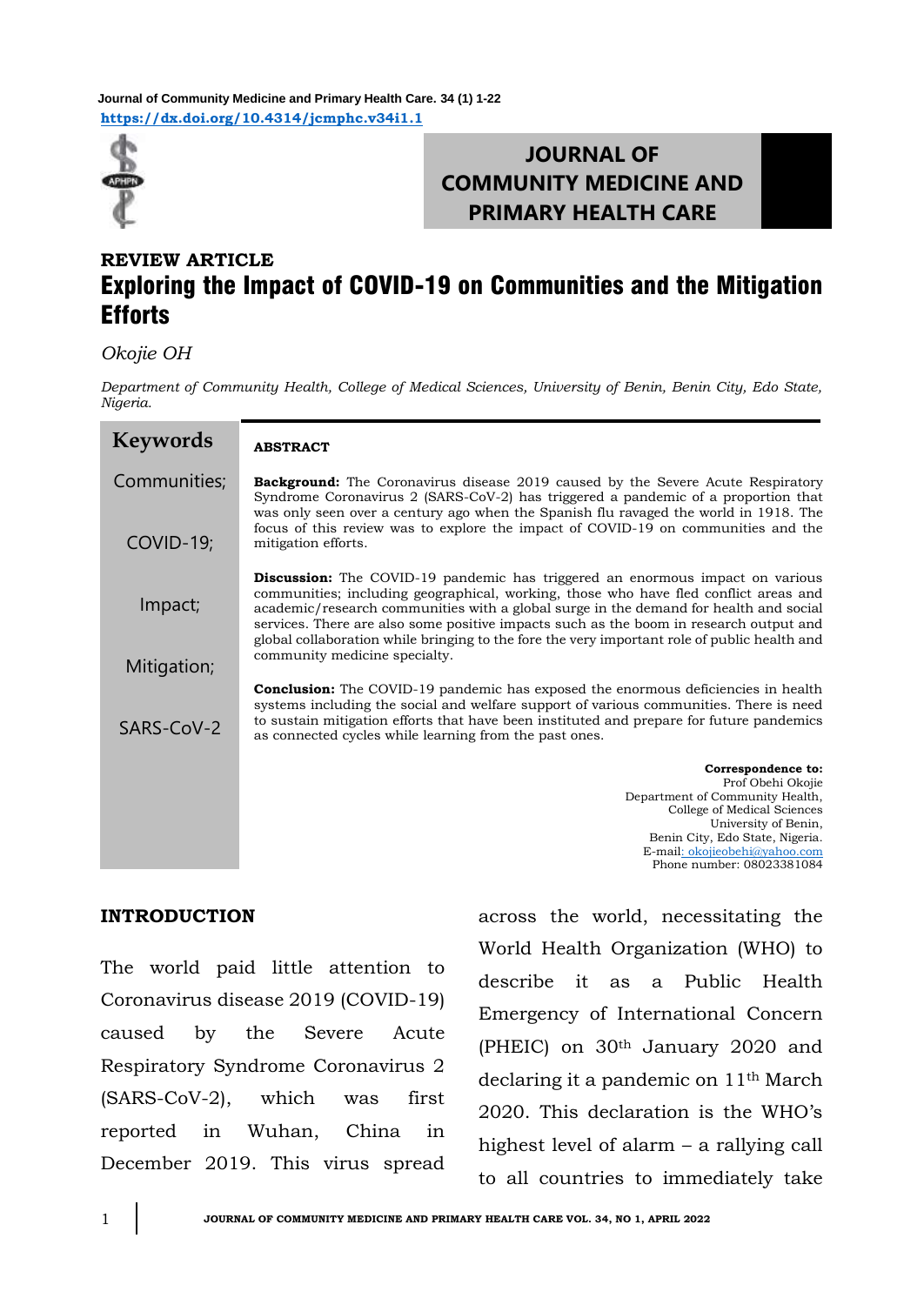notice, and take action.<sup>1</sup> The SARS-CoV-2 virus has caused a pandemic of a proportion only seen over a century ago when the Spanish flu ravaged the world in 1918.<sup>2</sup> This virus causes an acute respiratory syndrome with varying involvement of other organ systems. Every individual can be infecte d by the virus, however, adults aged 50 years and above and those with underlying medical conditions like cardiovascular diseases, diabetes mellitus, chronic respiratory diseases, or cancers are more are more likely to develop serious illness.<sup>1</sup>

The first case of COVID-19 in Nigeria, imported from Italy, was confirmed on 27th February 2020. Subsequently, there was an increasing number of COVID-19 cases with the peak of the first wave at 790 cases on 1 July 2020 and the second surge as high as 2,314 on January 22, 2021, with total confirmed cases of 143,516 and total deaths of 1,710, as of February 12, 2021. These figures are considered to be a significant underestimation due to sub-optimal testing of the population for COVID-19. Lagos State remains the epicenter with almost a third of the country's total number of cases, and there has been progressive spread to all the other states of the country. The rapid rate of spread during the second and third waves in many countries, including Nigeria, has been alarming.<sup>3</sup>

COVID-19 is a disease that is still being studied with several unanswered questions. While it is now known that the immunological and inflammatory responses in the pathophysiology of the disease are the core drivers of the severity of the illness, controlling these have been more problematic in individuals with pre-existing morbidities. There is no known definitive drug treatment nor was there a vaccine for the disease until December 2020 when the WHO gave Emergency Use Authorisation for the Pfizer/BioNtech vaccine.<sup>4</sup> The various pharmaceutical measures to prevent and/or cure the disease have not produced total and prompt elimination of SARS-CoV-2. Prior to this, some non-pharmacological intervenetions (NPIs) were proposed and widely recommended in the battle against COVID-19, mainly to prevent its spread.<sup>5</sup> These were the mainstay of response being used across the world to flatten the epidemiologic curve with some successes in reducing the incidence and mortality of the disease. These NPIs measures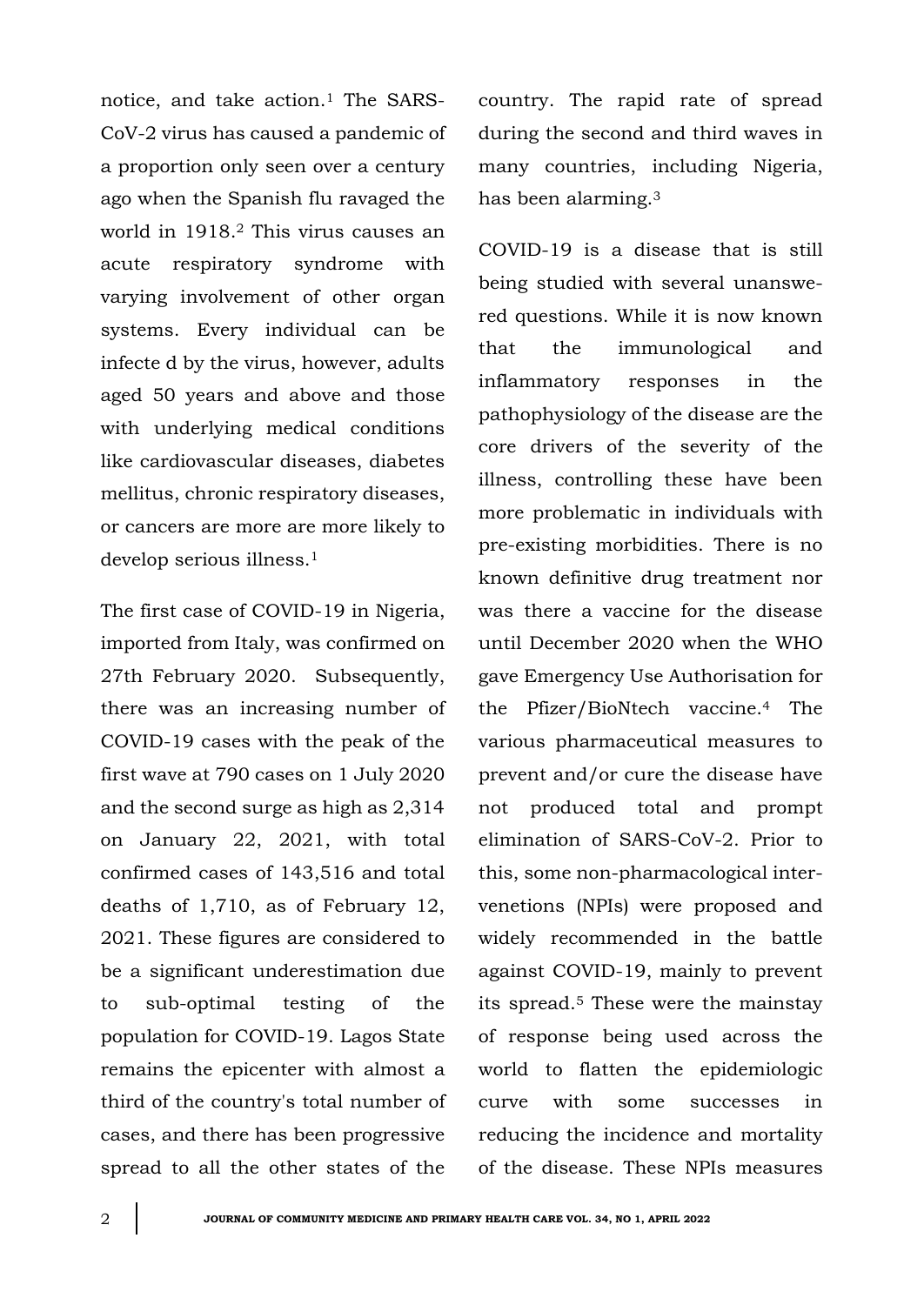include physical (social) distancing, hand hygiene with soap and water or alcohol gel, cough etiquette, use of face masks, isolation and quarantine, closing schools and banning crowds, among others. These measures are best used in combination and simultaneously. The evidence is that they should be instituted early in the pandemic and for sustained periods. <sup>6</sup> In order to respond to COVID-19, many countries including Nigeria introduced lockdown measures such as travel restrictions, closures of borders and places with large gatherings such as educational institutions, workplaces, churches/ mosques, etc. These measures were instituted to reduce and curtail the spread of the virus. The direct effects of the disease in terms of morbidity and mortality as well the indirect effects due to countries' responses such as the lockdown measures can impact on individuals, groups and communities everywhere.

A community is a social unit (a group of people) with commonality such as norms, religion, values, customs, or identity. Communities may share a sense of place situated in a given geographical area (e.g., a country, village, town, or neighbourhood) or in

virtual space through communication platforms. Broadly speaking, there are, four different types of communities and these can be classified according to the purpose that brings them together. These include: Place - communities of people brought together by geographic boundaries; Practice - communities of people in the same profession or occupational group like health workers, military forces, oil workers, etc. Circumstance - communities of people brought together by external events/situations like Internally Displaced Persons (IDPs) or refugees; and Interest - communities of people who share the same interest or passion such as researchers, academic community, etc.

The focus of this review was to explore the impact of COVID-19 on these different community groups and the mitigation efforts.

## **IMPACT ON GEOGRAPHICAL COMMUNITIES**

The coronavirus pandemic has had a significant impact on the Nigerian populace due to the virus itself and the secondary effects of the lockdown measures introduced in March 2020. These measures such as travel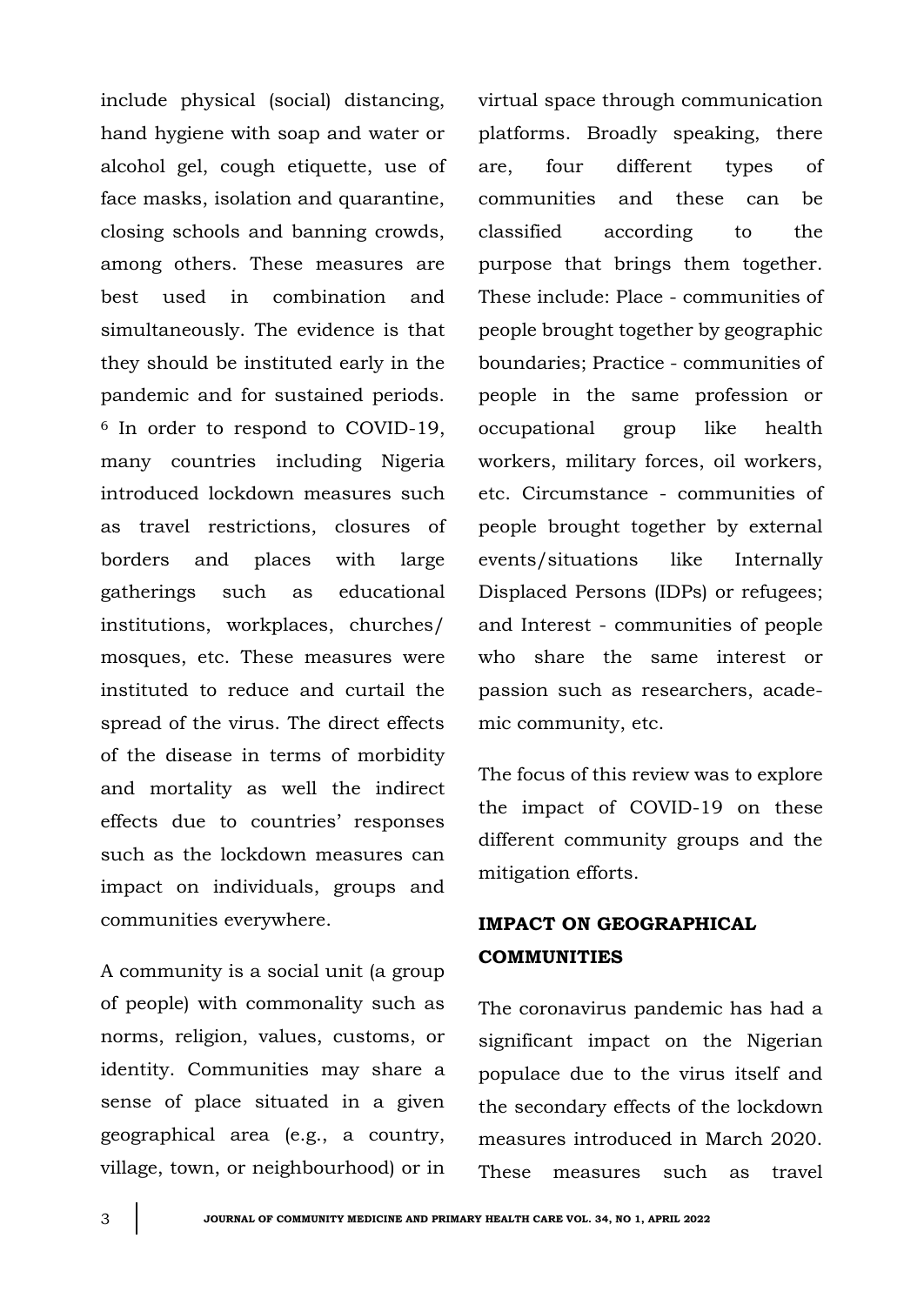restrictions, lockdowns, and restrictions on economic and social activities, aimed at curbing the spread of COVID-19 affected the livelihoods and food security of rural and urban households in Nigeria. These lockdown measures resulted in an extended period of time when schools and businesses were closed, large proportions of those in employment either lost their jobs or had to work from home. There was also unprecedented disruption to community, recreational, cultural and religious gatherings and activities. Alongside the direct and immediate health effects from coronavirus, the pandemic has caused negative effects on communities e.g., increased levels of poverty and financial pressure, social isolation, and limited access to education and employment. The burden of impacts is higher in poor countries, and on certain groups within countries. The most susceptible groups include children, women and young girls; the disabled and the elderly.

Surveys of households across the country carried out by the National Bureau of Statistics (NBS)<sup>7</sup> and International Food Policy Research Institute (IFPRI) <sup>8</sup> in 2020 showed that 78% to 88% of the households reported that they lost their source of income due to the pandemic which resulted in reduction of food consumption in about 51% to 66% of them. <sup>7</sup> The COVID-19 pandemic significantly worsened the food security situation of many households in Nigeria, especially poorer households as more than 80% of surveyed households worried about not having enough food and 77% ate less food than they thought they should. <sup>7</sup> Due to lack of money, between 35% and 59% of households reported difficulties in purchasing staple foods like yams, rice, and beans in the seven days prior to the interview and 75% of households reported an adult in the household skipping a meal, while 58% reported the household running out of food in April/May 2020. Increases in food prices were felt by 85% of the households compared to only 19% of all households between January 2017 and January 2019. <sup>8</sup>

Even without the added impact of the pandemic, the world was not on track to meet Sustainable Development Goal 2 to end hunger and all forms of malnutrition. Reports from the United Nations Children's Fund (UNICEF) in the early months of the pandemic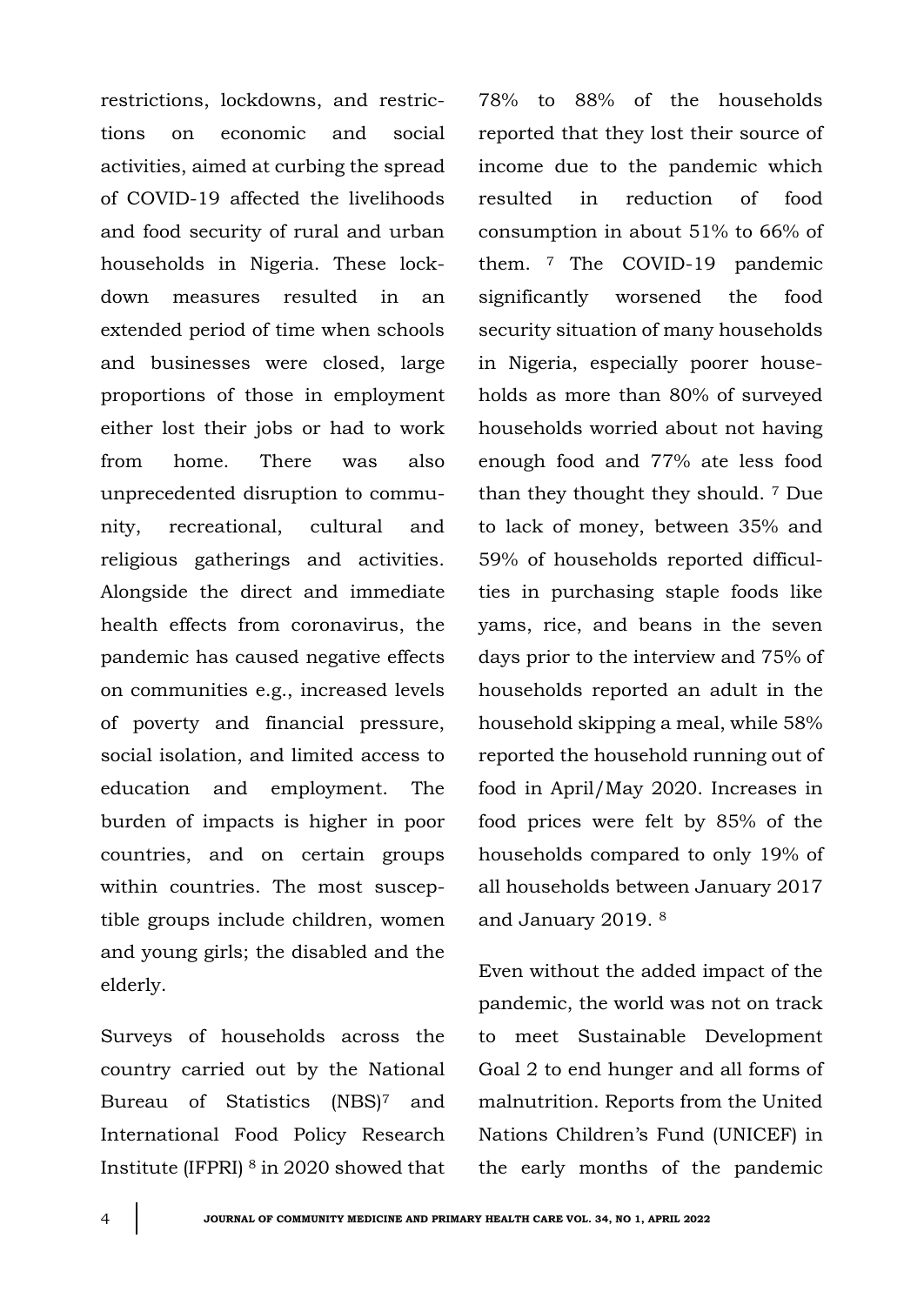suggest a 30% reduction in the coverage of essential nutrition services in low and middle-income countries. <sup>9</sup> More vulnerable children are becoming malnourished due to the deteriorating quality of their diets and the multiple shocks created by the pandemic and its containment measures. With these added shocks, children's dietary quantity and quality are expected to deteriorate below the already poor situation that existed pre-COVID-19, when only 29% of children aged 6 to 23 months were fed a minimally diverse diet and only 53% received the minimum meal frequency.

In July 2020, UNICEF, with the Food and Agricultural Organization (FAO), the World Food Programme (WFP) and the World Health Organization issued a Call to Action, warning of the pandemic's potential to worsen the pre-existing crisis of malnutrition and tip an additional estimated 6.7 million children over the edge to become wasted during its first year. It was estimated that 80% of these will live in South Asia and sub-Saharan Africa. <sup>10</sup> This is in addition to the 47 million children affected by wasting and 144 million affected by stunting in 2019 before the pandemic. <sup>9</sup>

To reduce the spread of the virus, educational institutions were closed in many countries including Nigeria, leaving more than one billion school children and youths out of school. The disruption in education and learning could have medium and long-term consequences on the quality of education, as well as the mental health associated with physical interaction, and networking with peers, colleagues and instructtors. Though the efforts made by teachers, school administrations, local and national governments to cope with the unprecedented circumstances should be recognized. <sup>11</sup> Several schools have moved rapidly to transition various courses and programs from face-to-face to online delivery mode particularly in developed countries. However, in many developing countries there was reduction in educational activities at all levels since March 2020.

Girls are disproportionately affected and the pandemic threatens to undo decades of progress in gender equality.<sup>12</sup> Millions of girls might not be going back to school, putting them at risk of adolescent pregnancy, child marriage and violence. About 2.5 million girls will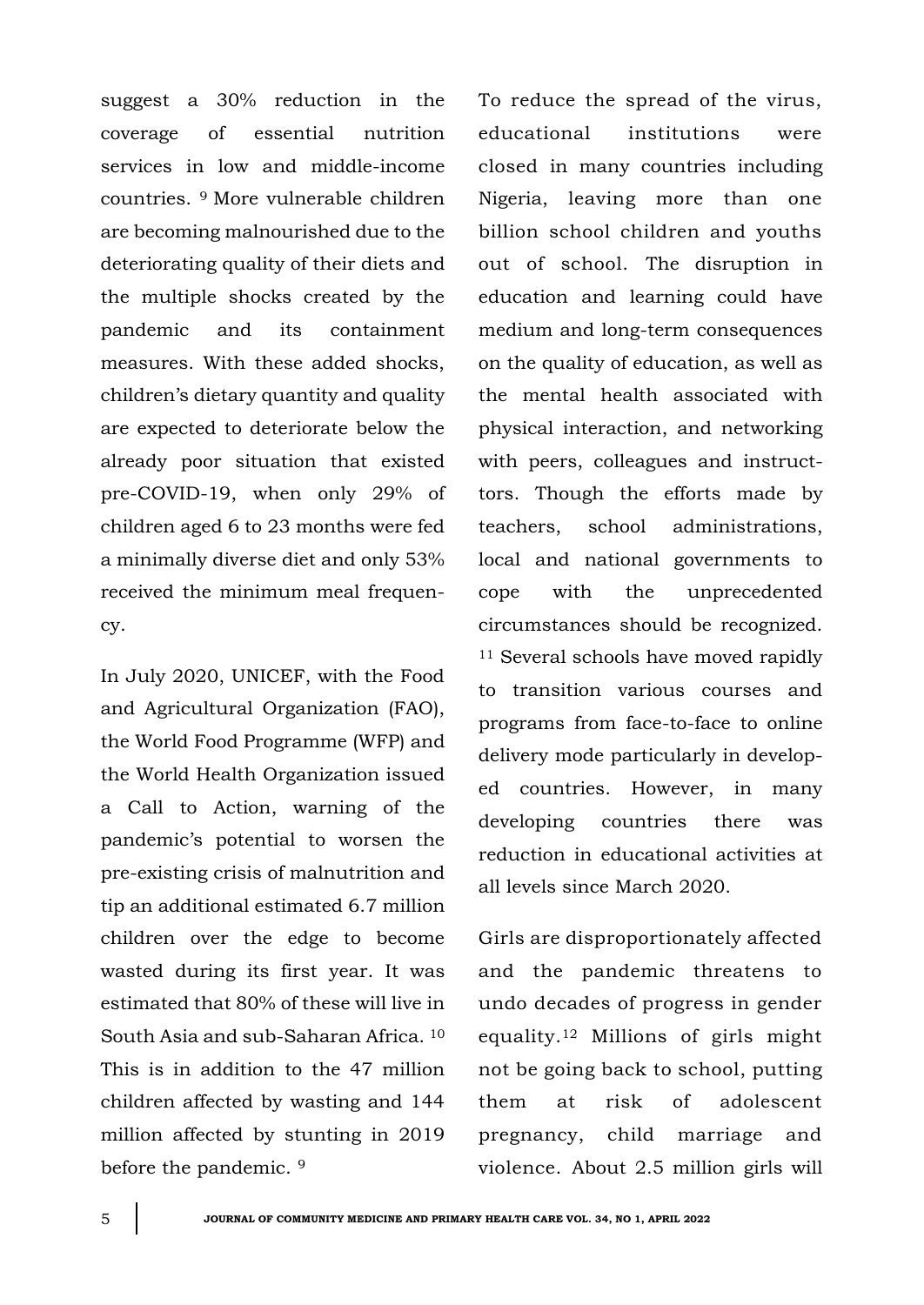be at risk of marriage by 2025 because of the pandemic - the greatest surge in child marriage rates in 25 years. Together with the 58.4 million child marriages taking place on average every five years, this amounts to a staggering 61 million child marriages by 2025.<sup>13</sup> The risk of adolescent pregnancy in 2020 was highest for girls in East and Southern Africa (282,000), followed by West and Central Africa (260,000) and Latin America and the Caribbean (181,000). 13

The pandemic has also caused severe setback to religious practices and social activities. Many religious institutions were closed and their activities cancelled in efforts to prevent large gathering and limit the spread of virus. For example, the pandemic caused the cancellation of the annual pilgrimages of Hajj in late July 2020 and Pope John Paul had to address an empty hall at the Vatican during the Easter in April 2020.<sup>14</sup>

## **IMPACT ON WORKING COMMUNITIES**

The COVID-19 pandemic has triggered the deepest global recession since World War II. Developing countries are being hit hard, with as many as

150 million people at risk of being pushed into extreme poverty 2021. A joint statement by the International Labour Organization (ILO), Food and Agriculture Organization (FAO), International Fund for Agricultural Development (IFAD) and World Health Organization, <sup>15</sup> revealed that the COVID-19 pandemic presents an unprecedented challenge to the world of work. The economic and social disruption caused by the pandemic is devastating with tens of millions of people at risk of falling into extreme poverty. Nearly half of the world's 3.3 billion global workforce are at risk of losing their livelihoods. As breadwinners lose jobs, fall ill or die, the food security and nutrition of millions of women and men are under threat, with those in low-income countries, particularly the most marginalized populations, which include small-scale farmers and indigenous peoples, being the most affected.<sup>15</sup>

Informal economy workers are particularly vulnerable because the majority lack social protection and access to quality health care and have lost access to productive assets. For example, border closures, trade restrictions and confinement mea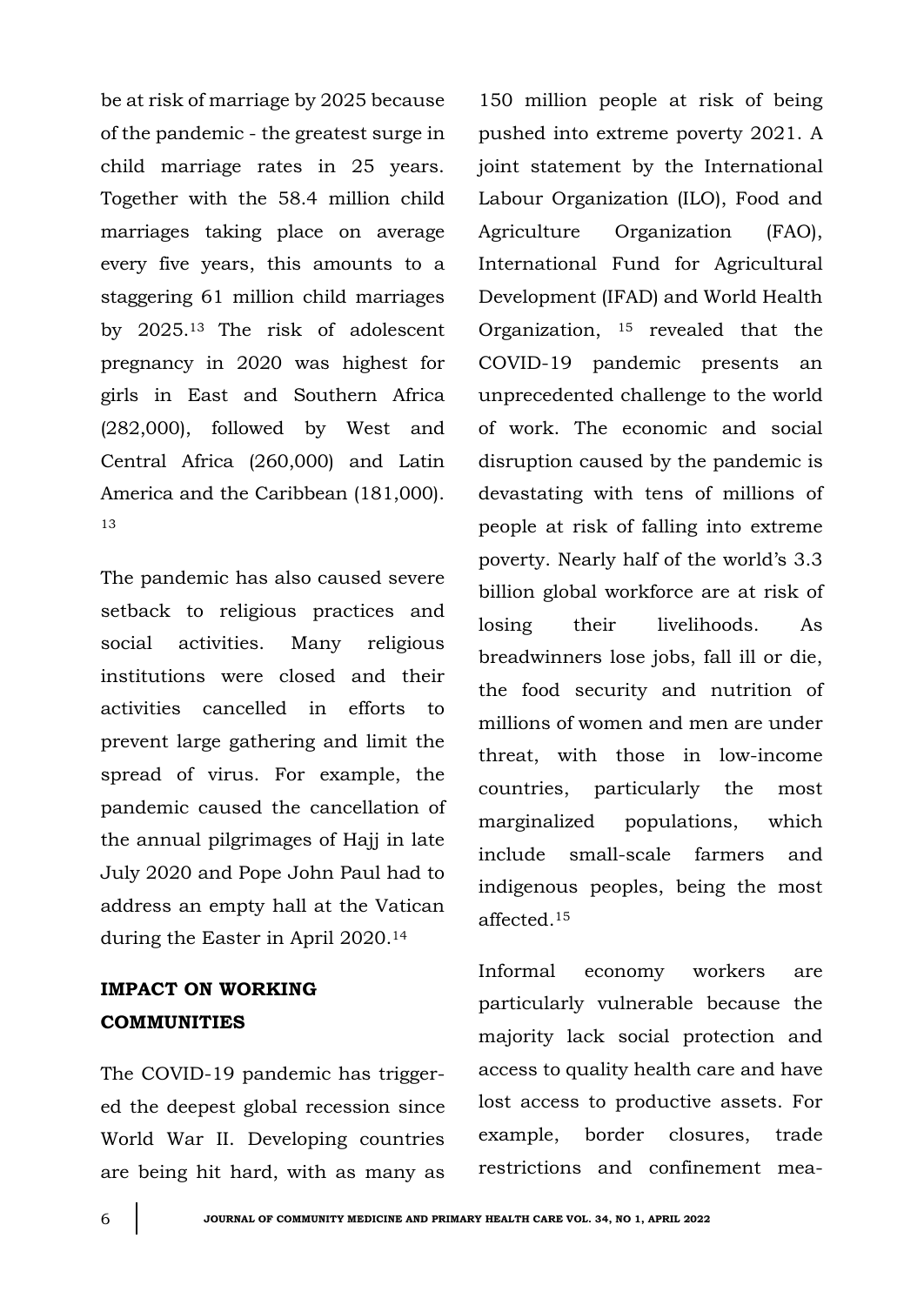sures have been preventing farmers from accessing markets for buying inputs and selling their produce, and for agricultural workers from harvesting crops; thus, disrupting domestic and international food supply chains and reducing access to healthy, safe and diverse diets.<sup>15</sup> With low or irregular incomes and a lack of social support, many of these agricultural workers are spurred to continue working, often in unsafe conditions, thus exposing themselves and their families to additional risks. Further, when experiencing income losses, they may resort to negative coping strategies, such as distress sale of assets, predatory loans or child labour. In the COVID-19 crisis, there is a convergence of food security, public health, and workers' health and safety. Therefore, guaranteeing the safety and health of all agri-food workers (from primary producers to those involved in food processing, transport and retail, including street food vendors) as well as better incomes and protection, will be critical to saving lives and protecting public health, people's livelihoods and food security.<sup>15</sup>

#### **Working from home**

The COVID-19 pandemic has resulted in changes to the working arrangements of millions of employees who are now based at home and may continue to work at home (WAH), in some capacity, for the foreseeable future. The impact of this on health outcomes is strongly influenced by the degree of organisational support available to employees, colleague support, social connectedness (outside of work), and levels of work to family conflict.<sup>16</sup>

Overall, women were less likely to experience improved health outcomes when working at home. It is likely that WAH will continue to some degree for the foreseeable future; consequently, organisations will need to implement formalised WAH policies that consider work-home boundary management support, role clarity, workload, performance indicators, technical support, facilitation of co-worker networking, and training for managers.<sup>16</sup>

## **Firms, jobs, and women's employment**

Containment measures have forced many businesses to close down during the pandemic. In the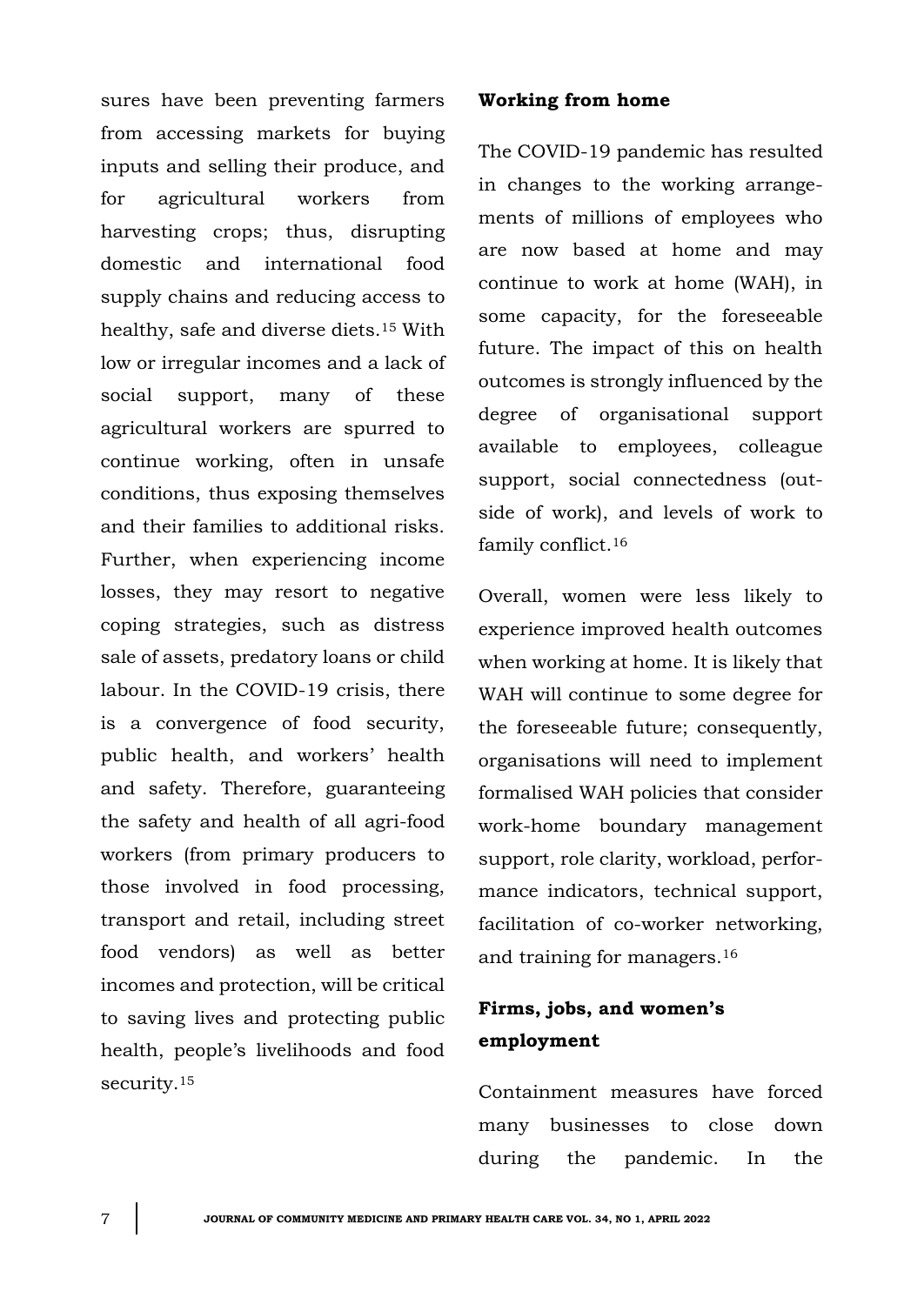developing world, many firms and workers, mostly women, operate in a large informal sector, often outside the scope of formal social protection, making them particularly vulnerable to restrictions imposed as part of the response to COVID-19. This has not only threatened the livelihoods that are dependent on this work, but also gender equality, with a disproportionate effect on women's employment.<sup>17</sup>

## **Reopening the economy and scarring effects**

Following the lifting of the lockdown, most traders and businesses have reopened. Despite businesses reopening, working hours have not yet recovered to their pre-pandemic levels. An estimated 11.1% of working hours were lost in low-income countries in 2020/Q2 compared to 2019/Q4. This reflected both shorter working hours and "being employed but not working", as well as unemployment or inactivity.<sup>17</sup>

In Lagos State, Nigeria the working hours of traders after the lockdown were at just 38% of the previous levels. Following the end of the lockdown, shorter working hours were reported by 35% of respondents in Cote d'Ivoire, 29% in Ghana, and 15% in Colombia. Farmers in India and Kenya reported a decrease in labour activity, including not being able to work in their fields or other people's fields.<sup>17</sup> In addition, persistently low demand is contributing to low revenues and profitability, consequently slowing any corresponding recovery in labour activity and employment. In Lagos, revenues in May 2021 were about 72% of the levels in February 2020 and in Sierra Leone, weekly profits were about 50% lower than before the nationwide lockdown.<sup>17</sup>

### **Impact on healthcare workers**

It has been estimated that between January 2020 and May 2021, out of the 3.45 million COVID-19-related deaths reported to WHO, only 6643 were in HCWs. However, at the most conservative level, a population-based estimate indicates that about 115,500 HCWs (ranging between 80,000-160, 000) out of the global healthcare workforce of 135 million people could have lost their lives. <sup>18</sup> It is clear that the number of deaths among HCWs due to COVID-19 is much greater than officially reported. To date, few countries are able to provide complete counts of HCWs deaths related to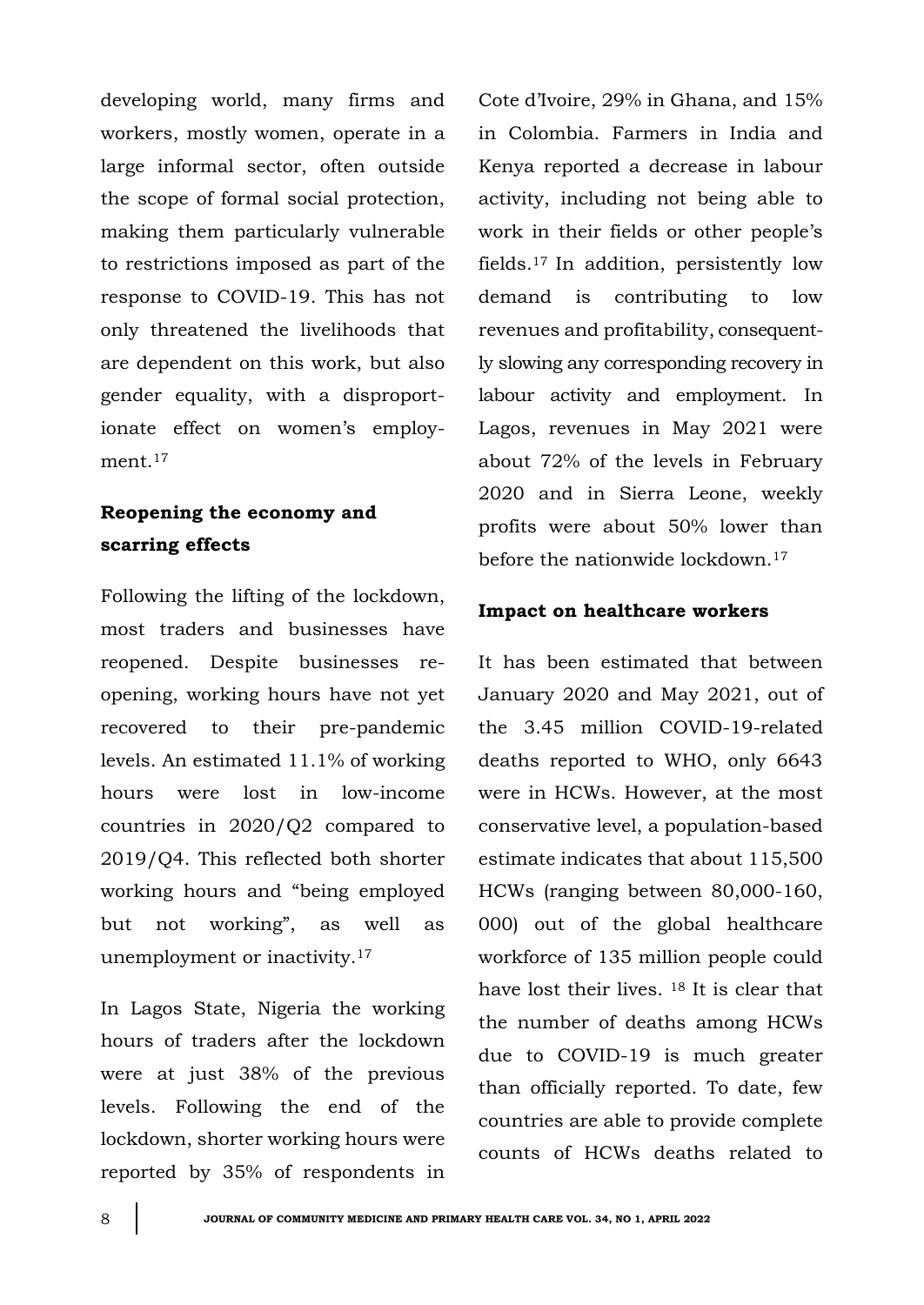COVID-19. Countries are urged to undertake retrospective audits of deaths through verbal autopsy methods to trace and record COVID-19 related deaths of HCWs.<sup>18</sup>

The shortage of personal protective equipment (PPE) which has been reported from several countries has put many healthcare workers at risks of contracting the virus. Healthcare workers have created unconventional solutions to make up for the lack of PPE by using the resources they do have in stock. They have used plastic bags as gowns and plastic water bottle cut outs for eye protection.19 The shortage of PPE is even worse for hospitals in low-income communities where these items have always been scarce commodities and it has been reported that UNICEF was only able to acquire one tenth of the 240 million masks requested by these communities. <sup>20</sup>

Review of literature revealed consistent reports of stress, anxiety, and depressive symptoms in HCWs as a result of COVID-19 with female HCWs being disproportionately affected. The frontline healthcare workers are at risk of physical and mental consequences directly as a result of providing care to patients with COVID-19. Even though there are few intervention studies, early data suggest implementation strategies such as shorter shift lengths and mechanisms for mental health support could reduce the chances of infections morbidity and mortality amongst HCWs.<sup>21</sup> Medical staff have been reported to have greater fear, anxiety, and depression levels than administrative staff. Additionally, HCWs working on frontlines in departments more impacted by COVID-19 (i.e., Emergency Department, Intensive Care Unit and Infectious Diseases Unit) were at greater risk for anxiety and depression and psychological disorder.<sup>22</sup> Further-more, it has been revealed that access to PPE resulted in improved physical health and job gratification and ultimately led to less distress among HCWs.23 However, one study found frontline healthcare workers to have significantly lower levels of burnout and were less worried about becoming ill compared to those in the "usual ward" group. The authors noted two possible explanations: frontline HCWs may perceive more control over their situation and may appreciate a closer proximity to decision-makers (with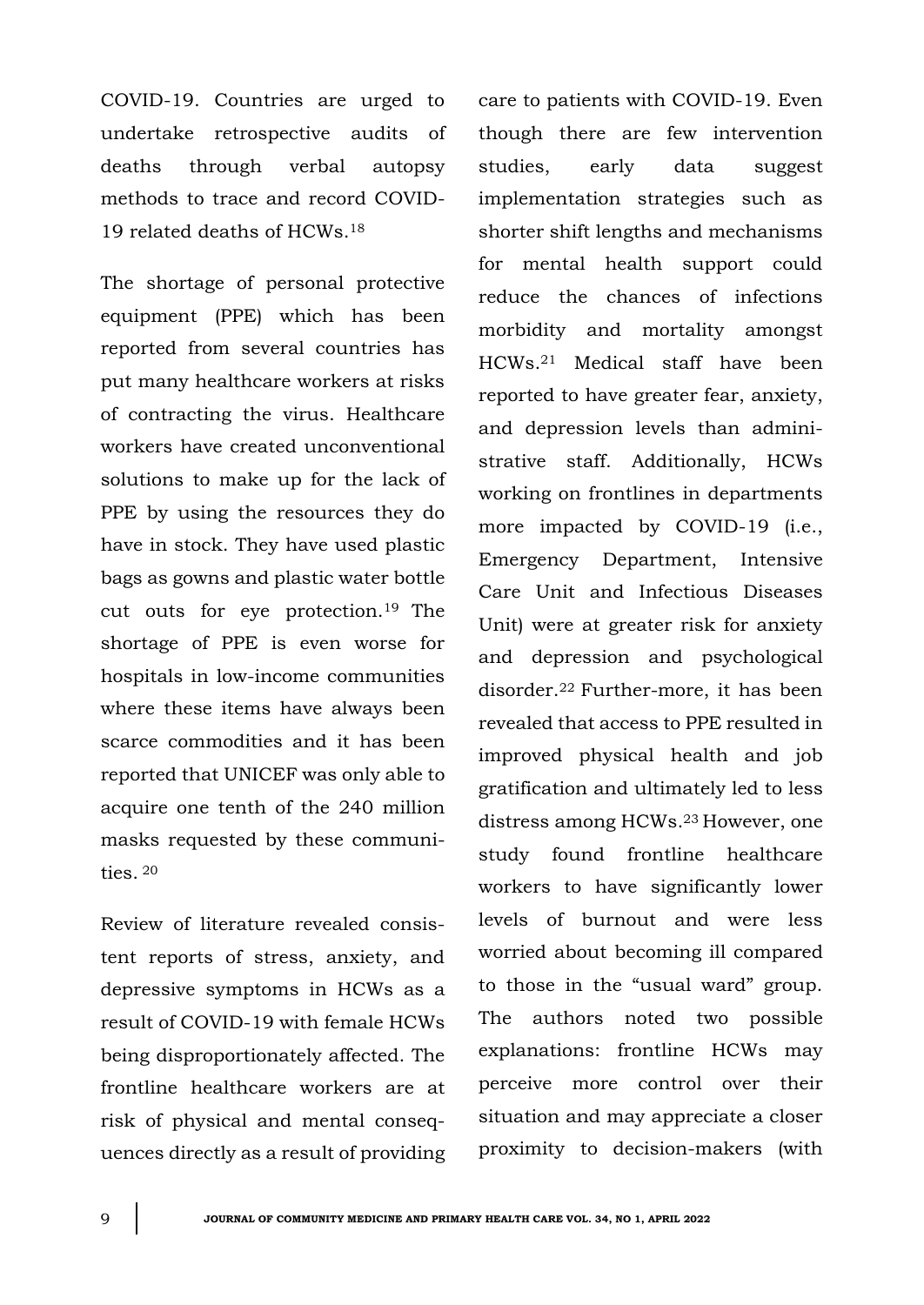more timely provided information) compared with the other HCWs.<sup>24</sup>

Deaths among nurses and doctors due to COVID-19 have been reported from several countries. In March 2020, at least 50 doctors were reported to have died in Italy due to COVID-19. By April 2020, 119 doctors and 34 nurses have died; two of the deaths among the nurses were suicides due to unsustainable pressure at work.<sup>25</sup> The fear of transmitting COVID-19 led many health professionals to isolate from their families for months. Working remotely and being shunned by community members further contributed to loneliness. Many healthcare workers experienced lost earnings because of cancellations in outpatient visits and elective procedures. The training of healthcare workers (e.g., medical students, resident doctors, and allied health learners) was also interrupted, leading to loss of tuition fees, missed learning opportunities, missed examinations, and potentially delayed certification. Home healthcare workers experienced additional challenges that exacerbateed the inequities they face as a marginalised workforce, including limited or no PPE, varying levels of employer

support, and the difficult choice of working with its attendant risk or losing wages and benefits.<sup>26</sup>

This is an alarming picture of the impact of the pandemic on HCWs and emphasizes the need for governments to provide HCWs with better protection (including access to vaccines, personal protective equipment, training, testing and psychosocial support) and decent work conditions (including adequate remunerations and protection against excessive workloads).18 The pandemic has brought to the fore that the Nigerian government must increase investment in public health, from funding mass vaccination for COVID-19 to making the health system better prepared to prevent and respond to the next, inevitable, pandemic. At the heart of this is investing in universal health coverage to make health for all a reality.

## **IMPACT ON PEOPLE WHO HAVE FLED CONFLICT AREAS**

Over a decade of armed conflict in northeast Nigeria has resulted in large-scale population displacements and massive humanitarian needs. As the number of COVID-19 cases grows, many Nigerians feel the immediate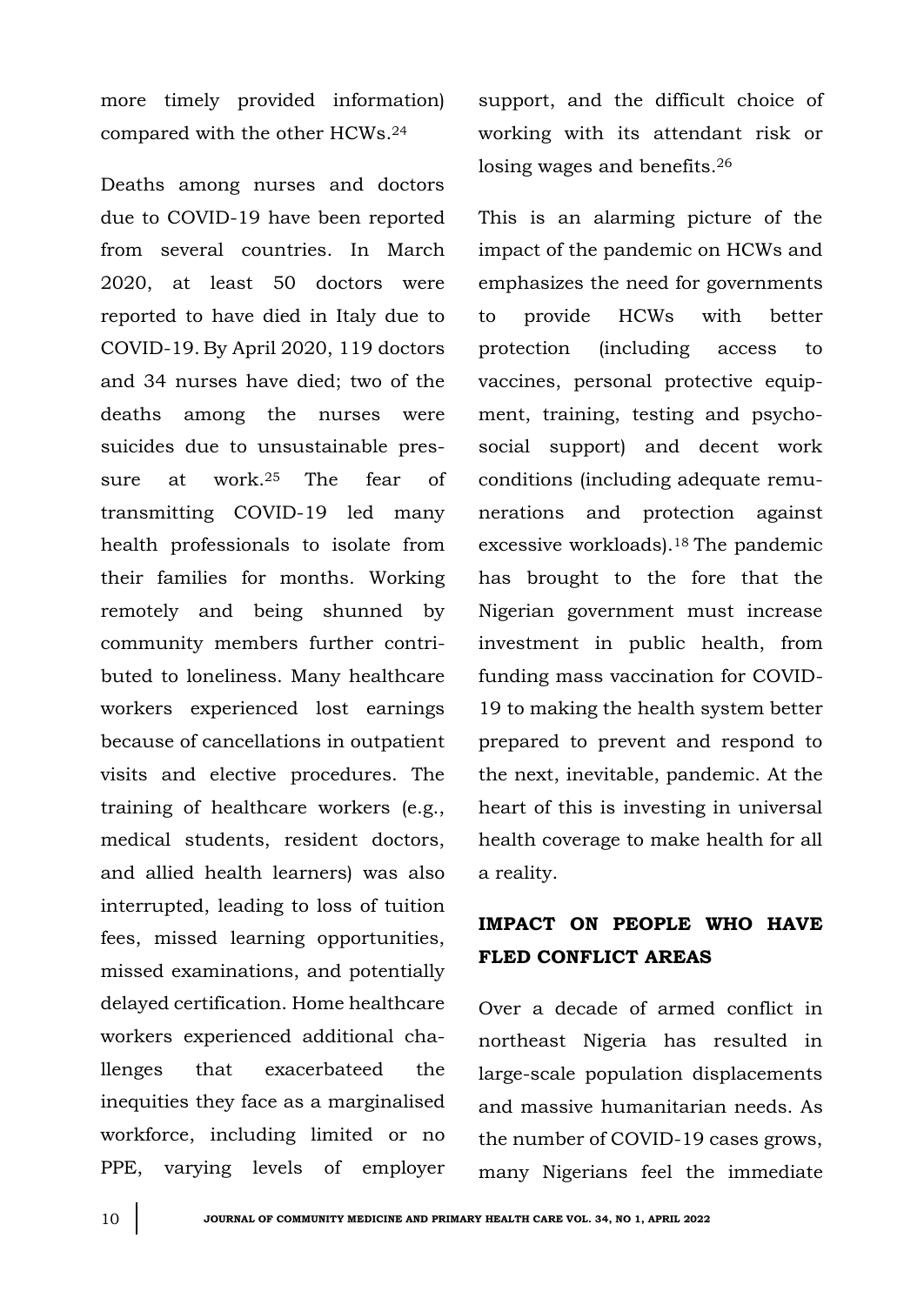economic impact of the restrictions on movement. This is worse for the displaced persons, who have lost everything, including their social support networks. The COVID-19 pandemic has exacerbated the threats facing affected families, with lockdowns and other COVID-19 prevention measures disrupting the food system and impacting already weak basic service infrastructure. As a result, more than 800,000 children are expected to suffer from acute malnutrition in 2021.<sup>27</sup>

The impacts of this pandemic will be felt for years to come, but it is already clear that COVID-19 has exacerbated poverty and inequality in conflictaffected countries, adding massive pressure to already overwhelmed social and health systems. The result is more families without shelter, unable to meet even their most basic needs of food and water, and more children facing the prospect of becoming severely malnourished.<sup>27</sup>

In countries at conflict, millions already live with little or no health care, food, water and electricity, as well as volatile prices and destroyed infrastructure. COVID-19 pandemic could set in motion a vicious cycle of lost income, deepening poverty and hunger.

In addition, the impact of measures to curb COVID-19 is bound to disproportionately affect certain groups, including victims and survivors of domestic violence, homeless women, older women and women and girls with disabilities. Women and girls who are deprived of their liberty, displaced, refugees, asylum seekers, migrants and those living in conflict- affected areas are particularly at risk. For example, evidence from refugee camps and humanitarian assistance zones confirms that where families or individuals are held or housed in close proximity for extended periods of time, rates of violence against women and violence against children are high.<sup>16</sup> As distancing measures are put in place and people are encouraged to stay at home, the risk of intimate partner violence is likely to increase. Staying at home is not the safest option for many women and children, as the home is often where they are at risk of sexual and other forms of violence, including homicide, physical abuse, sexual abuse, psychological abuse, economic abuse, neglect and/or coercive control. It is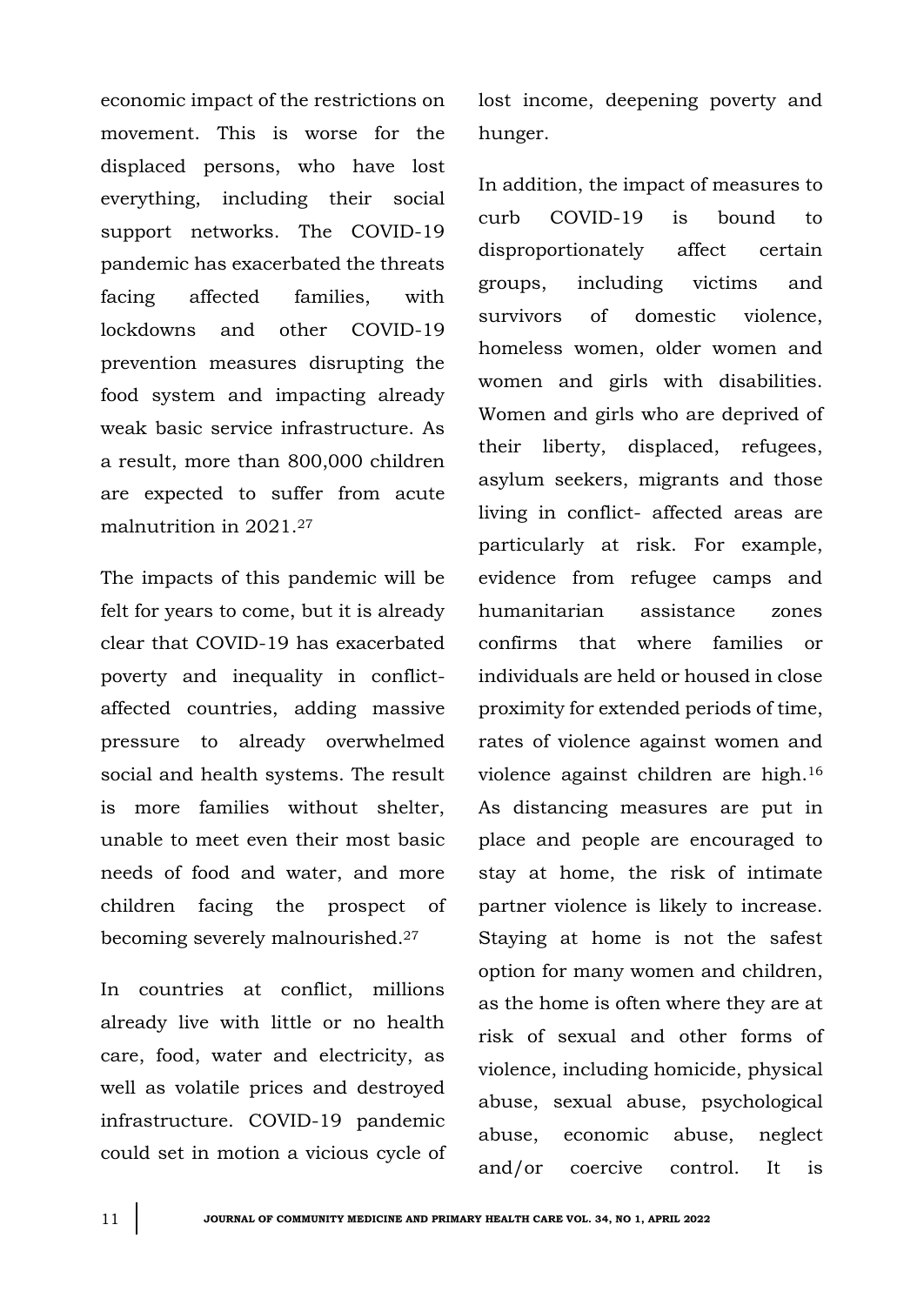important to recognize that children who witness abuse are themselves victims of violence.

Economic abuse is a prevalent correlative to other forms of genderbased violence against women and girls (GBVAWG). In the context of the unemployment and other adverse economic impacts associated with the COVID-19 pandemic, women and their children may be particularly vulnerable to economic abuse and associated deprivations during this time. There may be particular risks for women who cannot purchase essential goods (food and medicine) because they are prevented by an abusive partner from leaving their home, or fear leaving their children with the abusive partner, or are denied the funds for those purchases.28, 29 In some cases, adolescents engage in violent behaviours in the home. Mothers are disproportionately targeted by this violence. Despite the prevalence of this form of violence, it is not always recognised by the criminal justice system. The risks to women's safety are likely to be greatly increased by the context in which a violent adolescent child is in enforced lockdown at home.28, 29 Therefore,

without coordinated responses from governments, international institutions and humanitarian and development actors, economic hardships brought about by the COVID-19 pandemic could foster a new aiddependent generation in countries at conflict.<sup>27</sup>

## **IMPACT ON THE ACADEMIC AND RESEARCH COMMUNITY**

The COVID-19 pandemic has resulted in unprecedented research worldwide. The race to understand and combat the coronavirus has led to a boom of research output and global collaboration on a scale that have ever been seen before.<sup>30</sup> For example, the Springer Nature COVID-19 resource centre provides researchers access to over 19,000 coronavirus-related articles and book chapters free of charge, and which were downloaded more than 62 million times between March and July, 2020.30 COVID-19 mitigation and crisis resolution are dependent on high-quality research aligned with top priority societal goals that yields trustworthy data and actionable information. While the highest priority goals are treatment and prevention, biomedical research also provides data critical to manage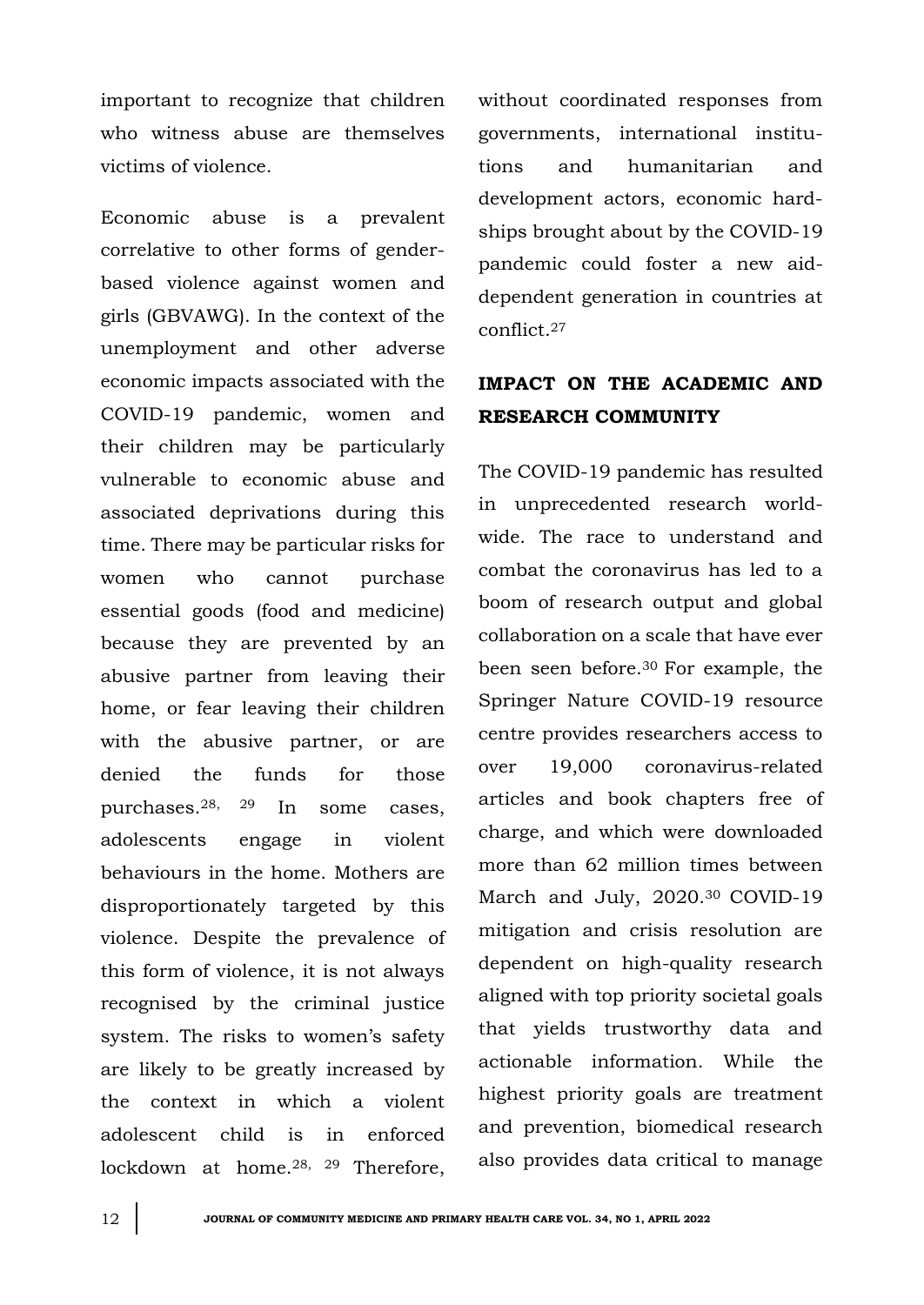and restore economic and social welfare.

As at 3rd May 2020, 1133 COVID-19 studies, including 148 related to Hydroxychloroquine, 13 related to Remdesivir, 50 related to vaccines, and 100 related to diagnostic testing, were registered on ClinicalTrials.gov; and 980 different studies on the World Health Organization's International Clinical Trials Registry Platform (WHO ICTRP), made possible, at least in part, by use of data libraries to inform development of antivirals, immunemodulators, antibody-based biologics, and vaccines. <sup>31</sup> There were many outputs of research including different innovations from the great to the mundane, with researchers laying claims to all kinds of discoveries from drugs, vaccines and medical equipment. It was also observed that as prescriptive orthodox models fracture, previously hidden talent and ingenuity of Africa's youth were revealed.

At the start of 2020, it could not have been possible to imagine that sub-Saharan Africa would likely be home for inventions in drones, robots, contact tracing apps, non-invasive testing kits, portable hands-free

sanitation chambers, oxygen-making machines, genome sequencing, AIpowered healthcare chat bots and so much more. Africa is managing the complexity of the world's most denting pandemic and looking within for solutions against it; propagating a showcase of talent, investing in creativity, resilience, and resourcefulness.<sup>31</sup>

A community of African innovators stepped up support to the continent's fight against COVID-19 pandemic by collaborating with the World Health Organization (WHO) to develop solutions to help contain the spread of the virus. On 20 May 2020, the WHO Africa region hosted the first in a series of virtual sessions for innovators across the region to showcase home-grown creative solutions aimed at addressing critical gaps in the response to COVID-19. Eight innovators from Ghana, South Africa, Nigeria, Guinea and Kenya presented their pioneering solutions, all of which have already been implemented in their respective countries, with significant potential to be scaled up further across the region. The innovations ranged from interactive public transport contact tracing apps and dynamic data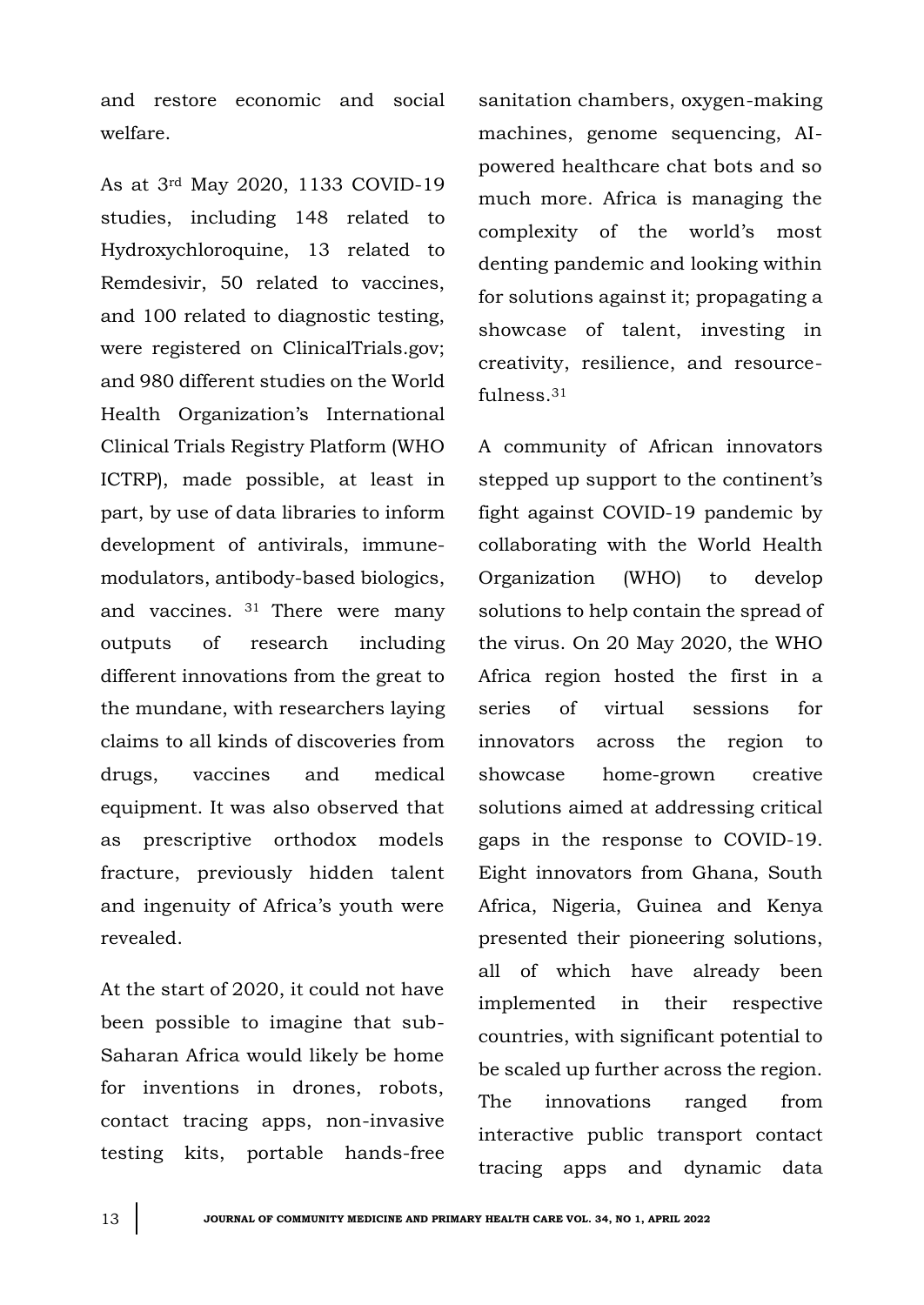analytics systems to rapid diagnostic testing kits, mobile testing booths and low-cost critical care beds.<sup>31</sup>

The University of Jos, on 11th January 2021 endorsed a herbal remedy allegedly effective in providing immunity against the deadly COVID-19 disease and advised staff to buy and use it. However, the National Agency for Food and Drug Administration and Control (NAFDAC) prohibited the university from further production, promotion and sale as the product failed to go through the required procedures. <sup>32</sup> The Malagasy Institute of Applied Research also produced Covid-Organics, a herbal mixture from the artemisia plant. Despite the World Health Organization's (WHO) warning against using untested remedies, President Andry Rajoelina of Madagascar launched Covid-Organics with great fanfare in April, 2020.<sup>33</sup>

# **Projected importance of Public Health & Community Medicine**

The pandemic also brought to light the importance of public health and community medicine. A specialty that has been largely misunderstood, at times disregarded and even disparaged and overlooked. The role of public health is largely invisible and unrecognized by society, not money making but it is lifesaving.

Worldwide, public health specialists were at the forefront of curtailing this global crisis. In Nigeria, those at all levels of health care delivery - primary, secondary and tertiary including those in the Ministries, Department and Agencies (MDAs) were mobilised to prevent the spread of the disease. They became the only hope of stemming the disease as there was no known curative or preventive measures and the hope of finding one was slim. These included public health physicians and nurses, epidemiologists, biostatisticians, social scientists, among others. These are the people who have been working in the background to keep all healthy. They produce the statistics and models that track how the disease is progressing through countries, contact tracing and surveillance of contacts of the infected.

### **COVID-19 Infodemic**

The Coronavirus disease (COVID-19) is the first pandemic in history in which technology and social media are being used on a massive scale to keep people safe, informed, productive and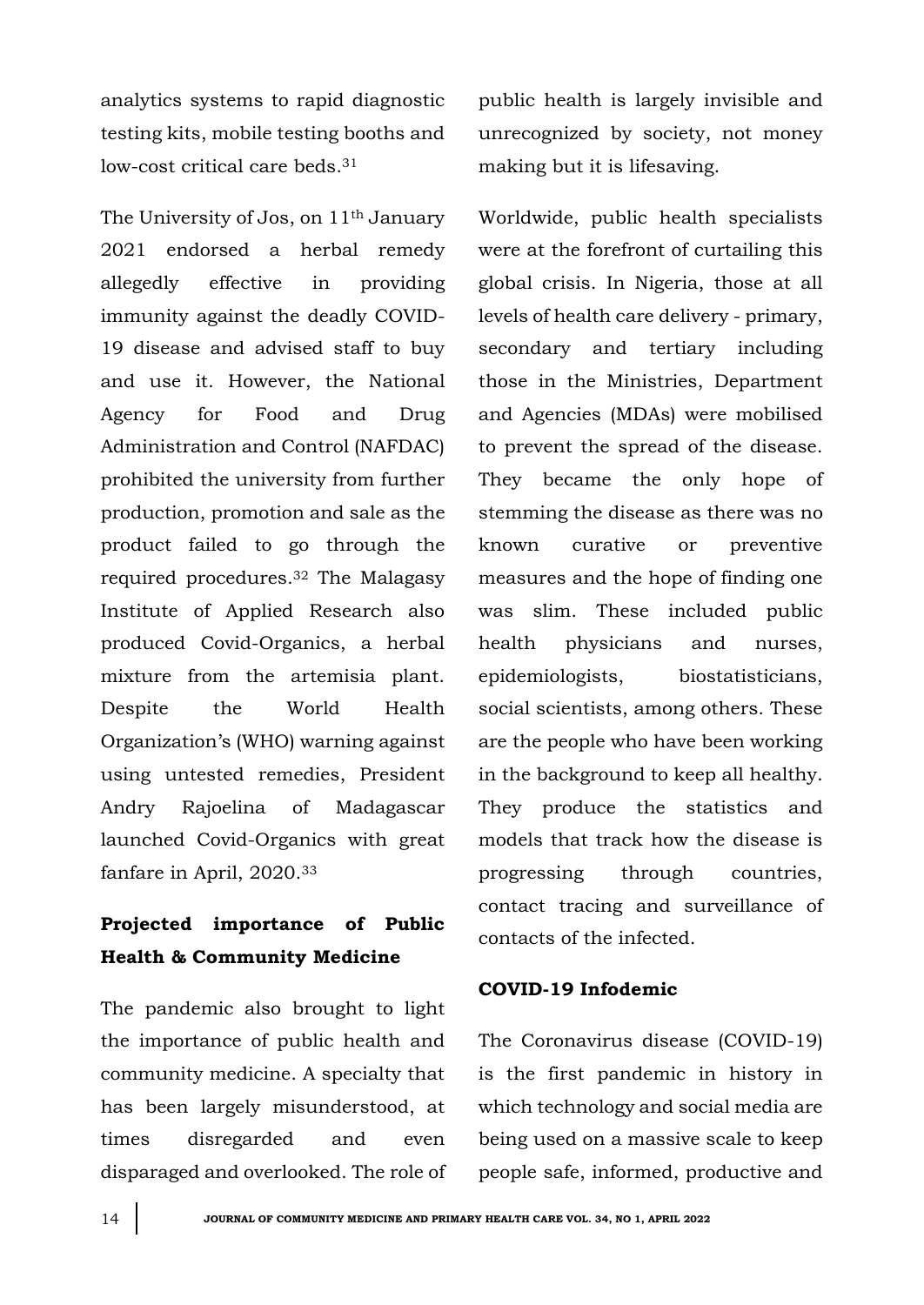connected.<sup>34</sup> With growing digitization leading to an expansion of social media and internet use, information can spread more rapidly. This can help to more quickly fill information voids but can also amplify harmful messages. This infodemic which includes too much information, false or misleading information can undermine the global response and jeopardizes measures to control the pandemic.34, 35 It causes confusion and risk-taking behaviours that can harm health. It also leads to mistrust in health authorities and undermines the public health response.34, 35 Without the appropriate trust and correct information, diagnostic tests go unused, immunization campaigns (or campaigns to promote effective vaccines) will not meet their targets, and the virus will continue to thrive. <sup>34</sup> This has necessitated the WHO and other partners to call on Member States to develop and implement action plans to manage the infodemic by promoting the timely dissemination of accurate information, based on science and evidence, to all communities, and in particular high-risk groups; and preventing the spread, and combating, mis- and disinformation while respecting freedom of expression.<sup>34</sup>

# **MITIGATION EFFORTS AT COVID-19**

The governments of various countries have tried to mitigate the effects of COVID-19 on different communities. This has been done in collaboration and with the support of various international and indigenous partners.

**United Nations Children's Fund:**<sup>36</sup> The United Nations Children's Fund (UNICEF) is deeply concerned about the health and well-being of 10.4 million children suffering from acute malnutrition in countries or regions experiencing dire humanitarian crises while also grappling with intensifying food insecurity and the deadly COVID-19 pandemic. To save the lives of these children, UNICEF is supporting early detection at the household and community levels and providing treatment for the most serious forms of malnutrition in the communities and health facilities. UNICEF is also supporting preventive interventions, such as infant and young child feeding, counselling, growth monitoring, and vaccinations. In collaboration with the government, other United Nations agencies and nongovernmental organizations, UNICEF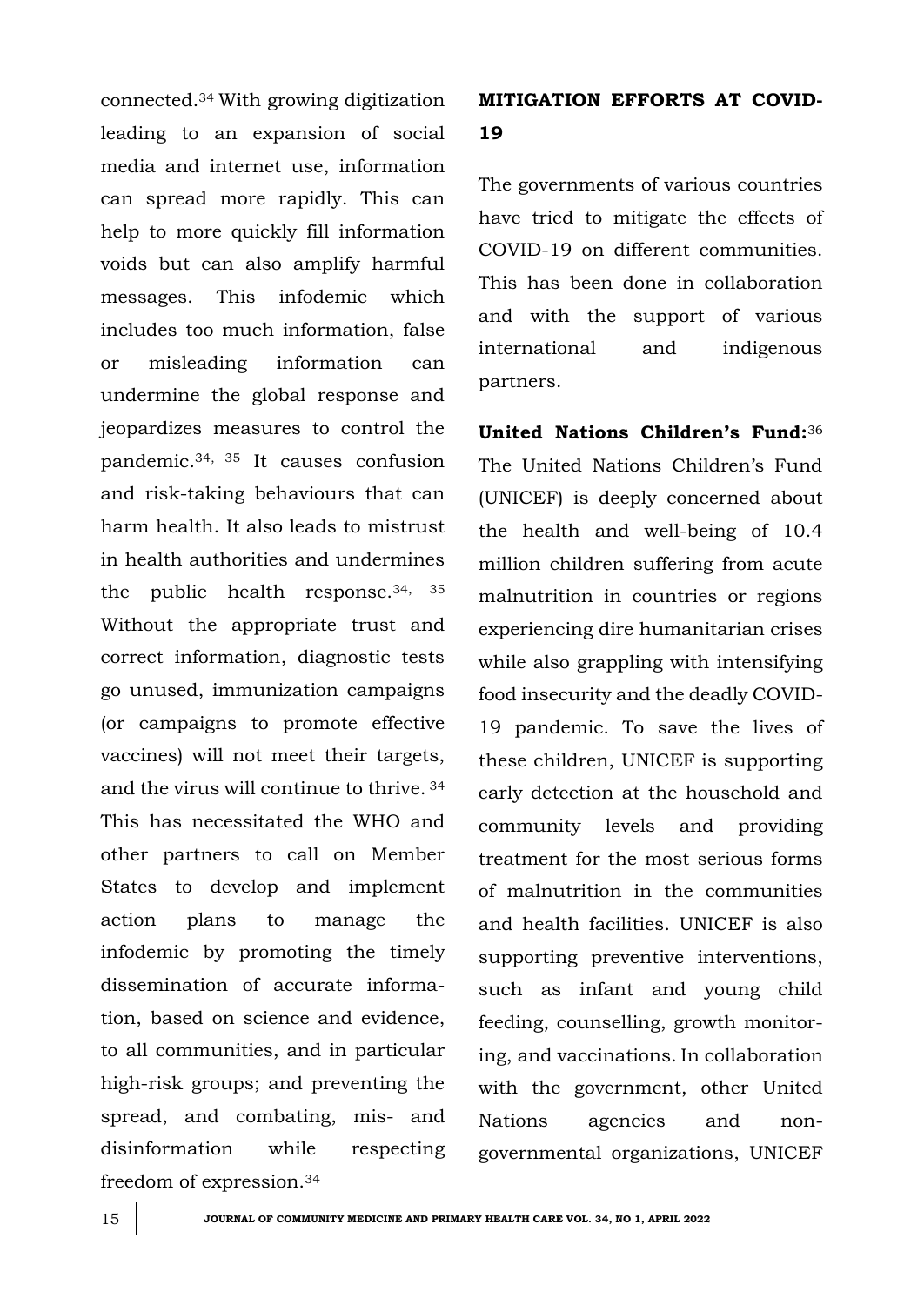is targeting the most vulnerable populations in Nigeria in 2021, including internally displaced persons and host communities affected by conflicts and natural disasters. The strategies include continuous sensitization of communities, includeing training for mothers and caregivers on screening children for malnutrition.

**Central Bank of Nigeria:** <sup>37</sup> The lockdown and restrictions instituted to stem the pandemic shut down the economy and the worst hit were the Small and Medium-sized Enterprises (SMEs). In response to this, the monetary authority, the Central Bank, proposed to provide support to affected households, businesses, regulated financial institutions and other stakeholders in order to reduce the adverse economic impact of the COVID-19 outbreak. The Central Bank provided support in the following ways: Granted extension of loan moratorium on principal repayments from March 1, 2020; Offered interest rate reduction on all intervention loan facilities from 9% to 5% beginning from March 1, 2020; Offered a NGN50bn (US\$131.6m) targeted credit facility to hotels, airline service providers, health care

merchants, among others; Provided credit support to the healthcare industry to meet the increasing demand for healthcare services during the outbreak, though this was available only to pharmaceutical companies and hospitals; Provided regulatory forbearance to banks which allowed banks to temporarily restructure the tenor of existing loan within a specific time period particularly loans to the oil and gas, agricultural and manufacturing sectors; strengthened the loan to deposit ratio (LDR) policy which allowed banks to extend more credit to the economy.

It is also noteworthy that the fiscal authorities reviewed the 2020 national budget of N10.59 trillion (US\$28 billion) which was reduced by NGN1.5 trillion (\$4.90 billion) as part of the measures to respond to the impact of coronavirus on the economy and in response to the oil price crash. The new budget was benchmarked at US\$30 per barrel from US\$57 per barrel in the previous budget.<sup>37</sup>

**Coalition against COVID-19:** <sup>38</sup> In the wake of the COVID-19 pandemic in Nigeria, the Coalition against COVID-19 (CACOVID) was formed by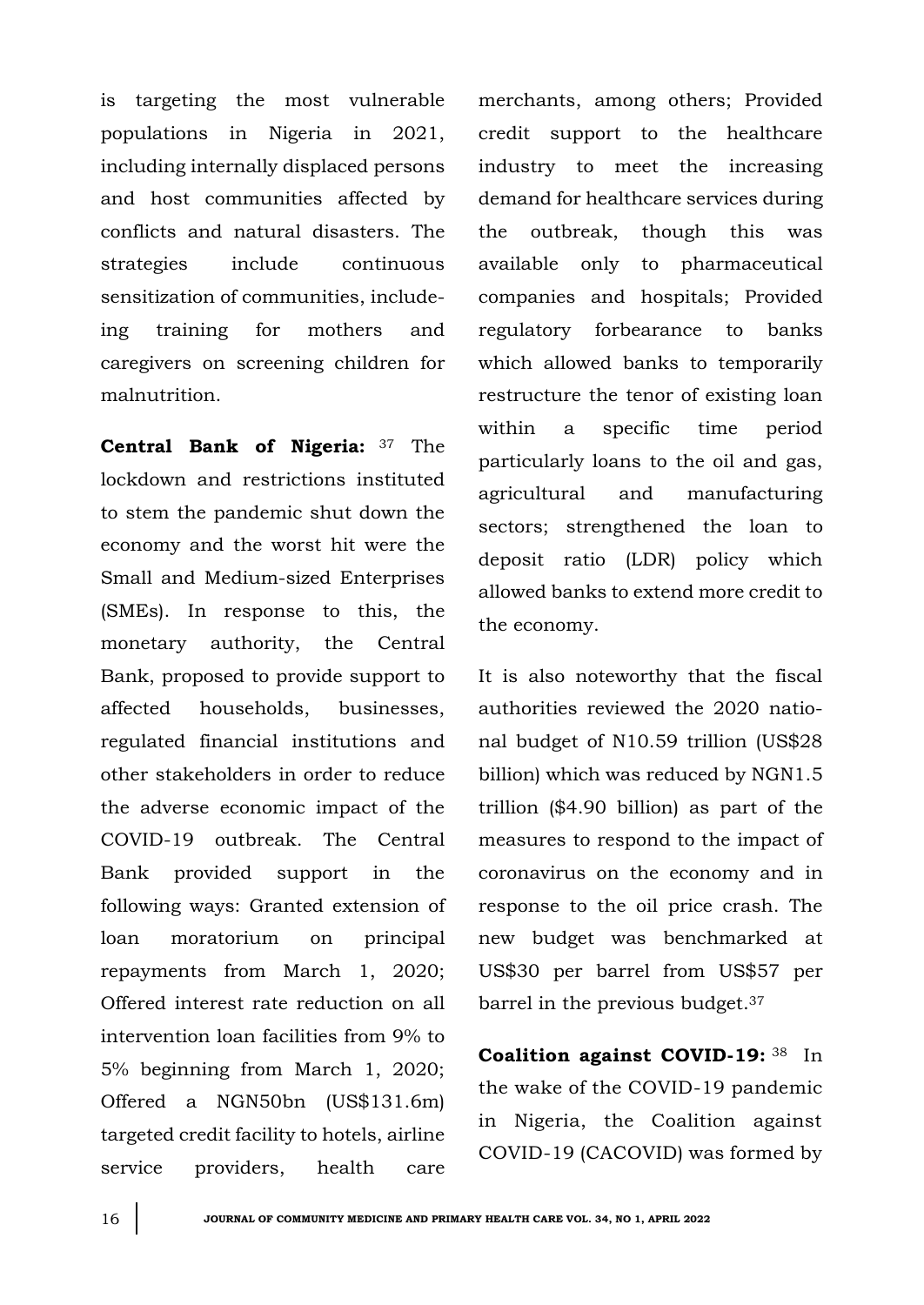private sector leaders to support the Nigerian Government's efforts to ease the economic hardship imposed on the poor masses by the lockdown. The ultimate objective of CACOVID was to work with the government in providing support in areas that would result in improved health and societal outcomes. They sought to aid the government in improving testing capability, and management of positive cases of COVID-19 in Nigeria. In addition, CACOVID was expected to provide palliatives to vulnerable members of our society, particularly those who earn daily incomes, and had been severely affected by the lockdown. As a result of these objectives, CACOVID requested and indeed received an outpouring of support from over 200 well-meaning Nigerians and corporate organizations, who provided in kind donations, as well as funds to the tune of ₦39.6 billion in support of the fight against COVID-19. In order to ensure that these funds were judiciously utilized, a transparent and accounttability framework was put in place by highly rated firms of chartered accountants. KPMG Professional Services as book keepers and Messrs Ernest and Young as Auditors.

**Federal Ministry of Health:** In recognition that HCWs are among the highest population at risk of the infection, the Nigerian government put together a package for all health workers as hazard or inducement allowance for managing COVID-19 cases.<sup>39</sup> The Federal Ministry of Health (FMOH) in its Integrated Federal Health Sector COVID-19 Pandemic Response Plan intended to mitigate the effects of the pandemic by assessing and upgrading IPC capacity of all identified isolation/treatment centres in all the 36 states and FCT through training of health workers, providing Infection Prevention and Control (IPC) materials.to all the isolation/treatment centers in the 36 states and FCT. It also included provision of mental health and psychosocial support for health workers as well as incentives for COVID-19 case management teams.

There was also a collaboration between the Ministries of Health and Humanitarian Services to provide palliatives to the poor and vulnerable to serve as incentives necessary for them to obey the social distancing plan. In the post COVID-19 phase, collaboration between the two ministries will provide the opportunity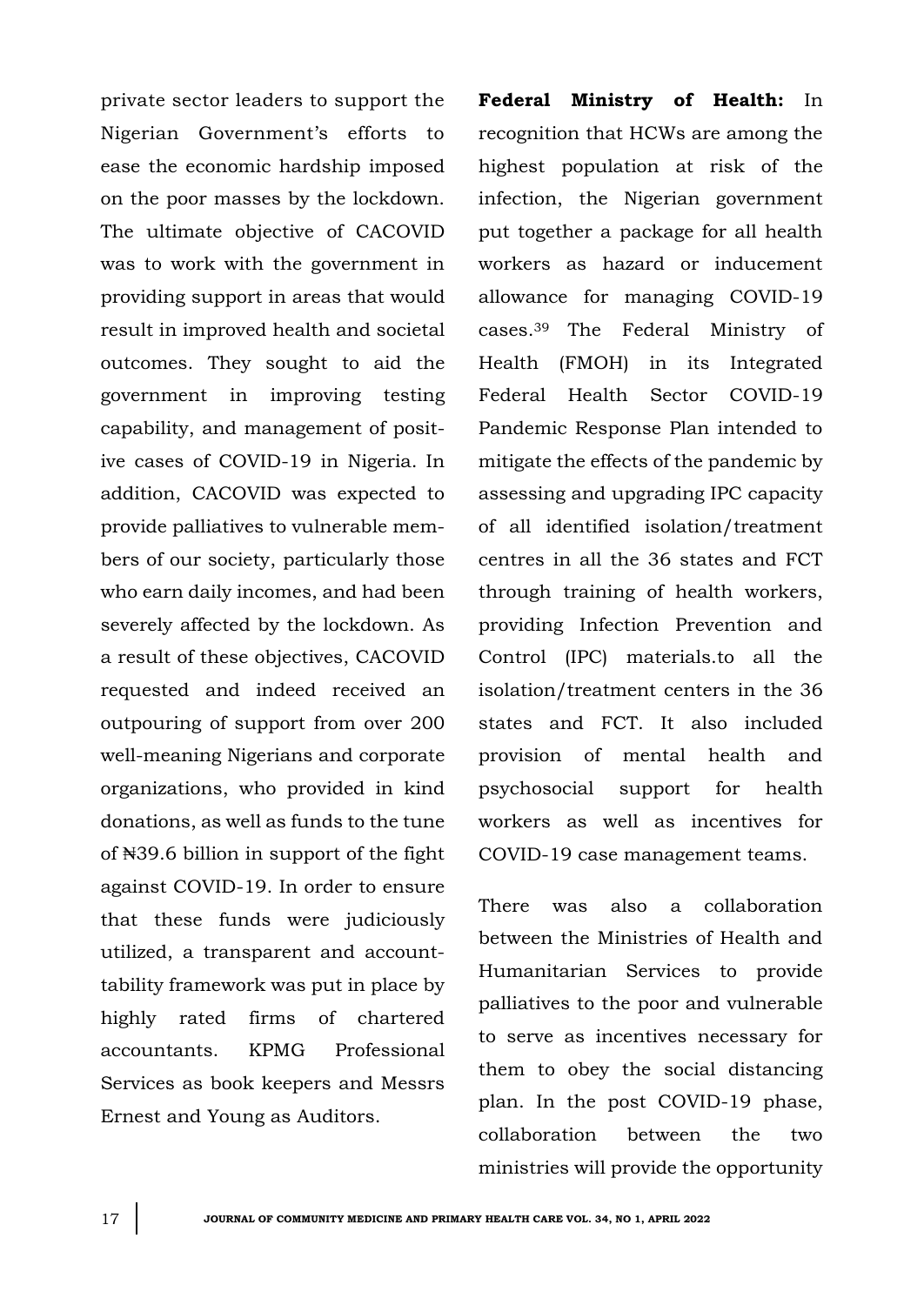for extension of health security to the poor and vulnerable by covering them in the National Health Insurance Scheme<sup>40</sup>

Another major mitigation activity was the deployment of vaccines globally to control the pandemic.<sup>41</sup> On the 31st of December 2020, the WHO issued its first emergency use validation for a COVID-19 vaccine, making the Pfizer/BioNTech vaccine the first to be available for use. The emergency validation was seen as a positive step towards making COVID-19 vaccines globally available - a necessary step to ending the pandemic. Since then, the Moderna vaccine and the Oxford/ Astra Zeneca vaccine have also been approved for use and national vaccine rollout initiatives have begun with full force. As of the 27th of April, 2021, 1 billion COVID-19 vaccine doses have been administered. The continued roll-out of vaccines in all countries is vital to bringing the pandemic under control and preventing future outbreaks.42, 43

### **CONCLUSION**

In conclusion, the COVID-19 pandemic has triggered an enormous impact on communities with a global surge in demand for health and social

services. There were positive impacts as highlighted above but these paled into insignificance when compared to the negative ones. The pandemic has exposed the enormous deficiencies in health systems globally particularly in resource poor settings like Nigeria, in addition to poor social and welfare support for these communities. Many communities are still recovering from the impact of COVID-19 and there is need to sustain mitigation efforts that have been instituted. Epidemics are hardly ever isolated events, so we must prepare for them as connected cycles and learn more from the past ones.

### **THE WAY FORWARD**

Communities are the units of any society and so their health and welfare must be planned for and safeguarded. COVID-19 came to reveal the underbelly of a self-built and selfengineered national decadence and underdevelopment in virtually every aspect of our national life. Nigeria quickly responded to the pandemic by instituting a lockdown and within a short period of time testing centres and isolation wards sprang up in different parts of the country.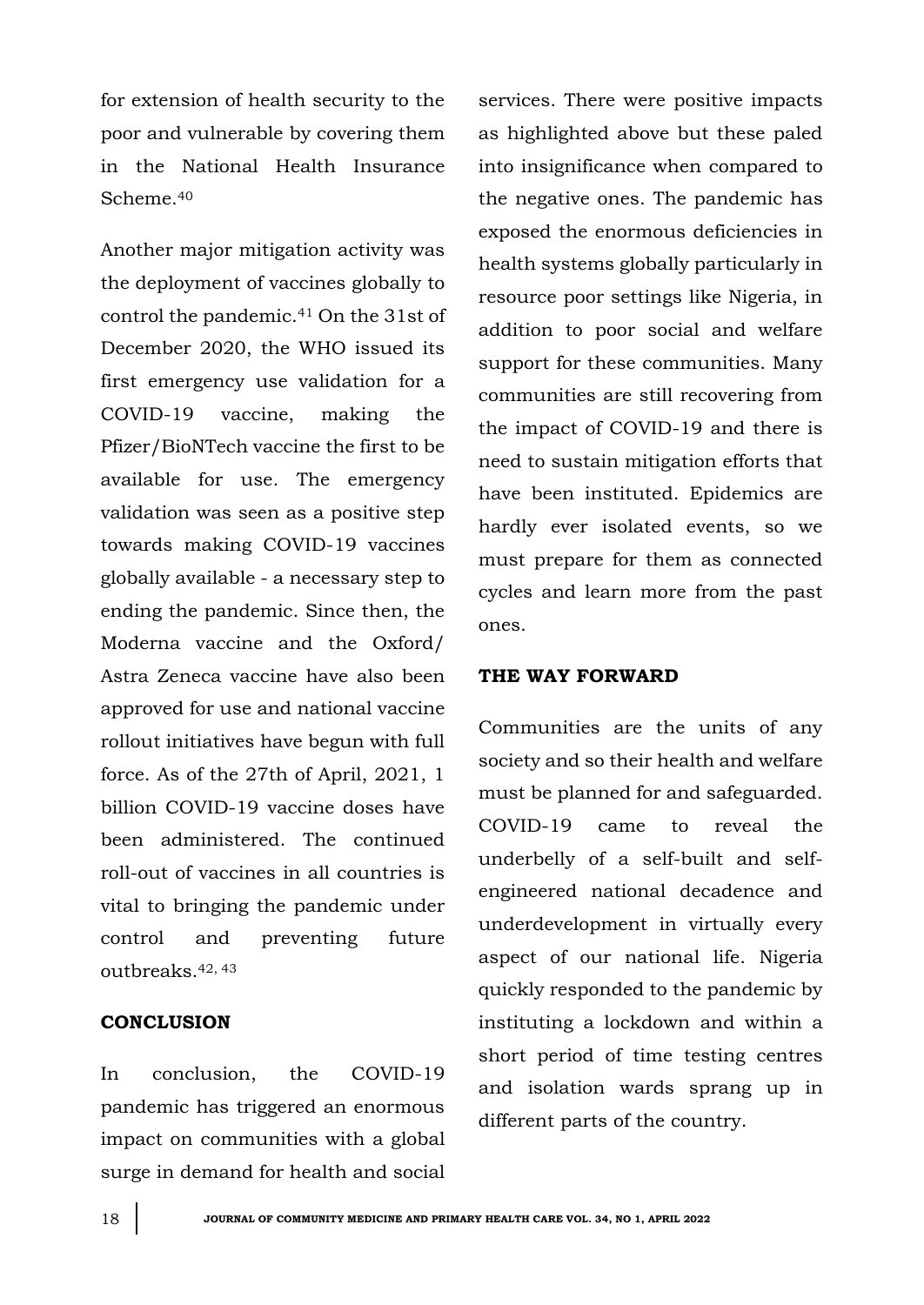It is very crucial that the gains be sustained; these should not be closed down as was the case after the Ebola pandemic, rather they should be updated, upgraded and followed up with molecular laboratories where sequencing and other top-notch tests can be done in readiness for other pandemics that may arise. The behavioural and attitudinal changes like handwashing, cough etiquette, etc. introduced should also be sustained.

To protect various communities, the government needs to invest more in research and encourage innovations in collaboration with researches and seek relevance in serving and meeting the identified needs of the communities. In addition, as members of different communities, we must demand, as a right, a better and improved standard of living from the government and our leaders that is in line with the World Health Day theme of 2021, "Building a fairer and healthier world for everyone."

#### **REFERENCES**

- 1. World Health Organization. Rolling updates on coronavirus disease (COVID-19) – Updated 31 July 2020. [Accessed April 4, 2021] Available at: [https://www.who.int/emergencies/](https://www.who.int/emergencies/diseases/novel-coronavirus-2019/events-as-they-happen) [diseases/novel-coronavirus-](https://www.who.int/emergencies/diseases/novel-coronavirus-2019/events-as-they-happen)[2019/events-as-they-happen](https://www.who.int/emergencies/diseases/novel-coronavirus-2019/events-as-they-happen)
- 2. Yen-Chin Liu, Rei-Lin Kuo, Shin-Ru Shih. COVID-19: The first documented coronavirus pandemic in history. Biomedical Journal. 2020; 43: 328-333
- 3. Nigerian Centre for Disease Control. COVID-19. [Accessed April 4, 2021] Available at: [https://ncdc.gov.ng/themes/comm](https://ncdc.gov.ng/themes/common/files/sitreps/517209c45e82a6b1856097c6a37a7f68.pdf) [on/files/sitreps/517209c45e82a6b](https://ncdc.gov.ng/themes/common/files/sitreps/517209c45e82a6b1856097c6a37a7f68.pdf) [1856097c6a37a7f68.pdf.](https://ncdc.gov.ng/themes/common/files/sitreps/517209c45e82a6b1856097c6a37a7f68.pdf)
- 4. World Health Organization. WHO issues its first emergency use validation for a COVID-19 vaccine and emphasizes need for equitable global access. [Accessed May 21, 2021] Available at: [https://www.who.int/news/ite](https://www.who.int/news/item/31-12-2020-who-issues-its-first-emergency-use-validation-for-a-covid-19-vaccine-and-emphasizes-need-for-equitable-global-access) [m/31-12-2020-who-issues-its-first](https://www.who.int/news/item/31-12-2020-who-issues-its-first-emergency-use-validation-for-a-covid-19-vaccine-and-emphasizes-need-for-equitable-global-access)[emergency-use-validation-for-a](https://www.who.int/news/item/31-12-2020-who-issues-its-first-emergency-use-validation-for-a-covid-19-vaccine-and-emphasizes-need-for-equitable-global-access)[covid-19-vaccine-and-emphasizes](https://www.who.int/news/item/31-12-2020-who-issues-its-first-emergency-use-validation-for-a-covid-19-vaccine-and-emphasizes-need-for-equitable-global-access)[need-for-equitable-global-access](https://www.who.int/news/item/31-12-2020-who-issues-its-first-emergency-use-validation-for-a-covid-19-vaccine-and-emphasizes-need-for-equitable-global-access)
- 5. World Health Organization. Coronavirus disease (COVID-19) advice for the public*,* 2020*.*  [Accessed May 20, 2021] Available at: [https://www.who.int/emergencies/](https://www.who.int/emergencies/diseases/novel-coronavirus-2019/advice-for-public) [diseases/novel-coronavirus-](https://www.who.int/emergencies/diseases/novel-coronavirus-2019/advice-for-public)[2019/advice-for-public](https://www.who.int/emergencies/diseases/novel-coronavirus-2019/advice-for-public)
- 6. Odusanya OO, Odugbemi BA, Odugbemi TO, Ajisegiri WS. COVID-19: A review of the effectiveness of non-pharmacological intervention. Niger Postgrad Med J. 2020; 27:261-267
- 7. William LJ, Ting Ting PJ, Tara V, Abul Kalam AM, Oseni SG, Palacios-Lopez A et al. COVID-19 from the ground up: What the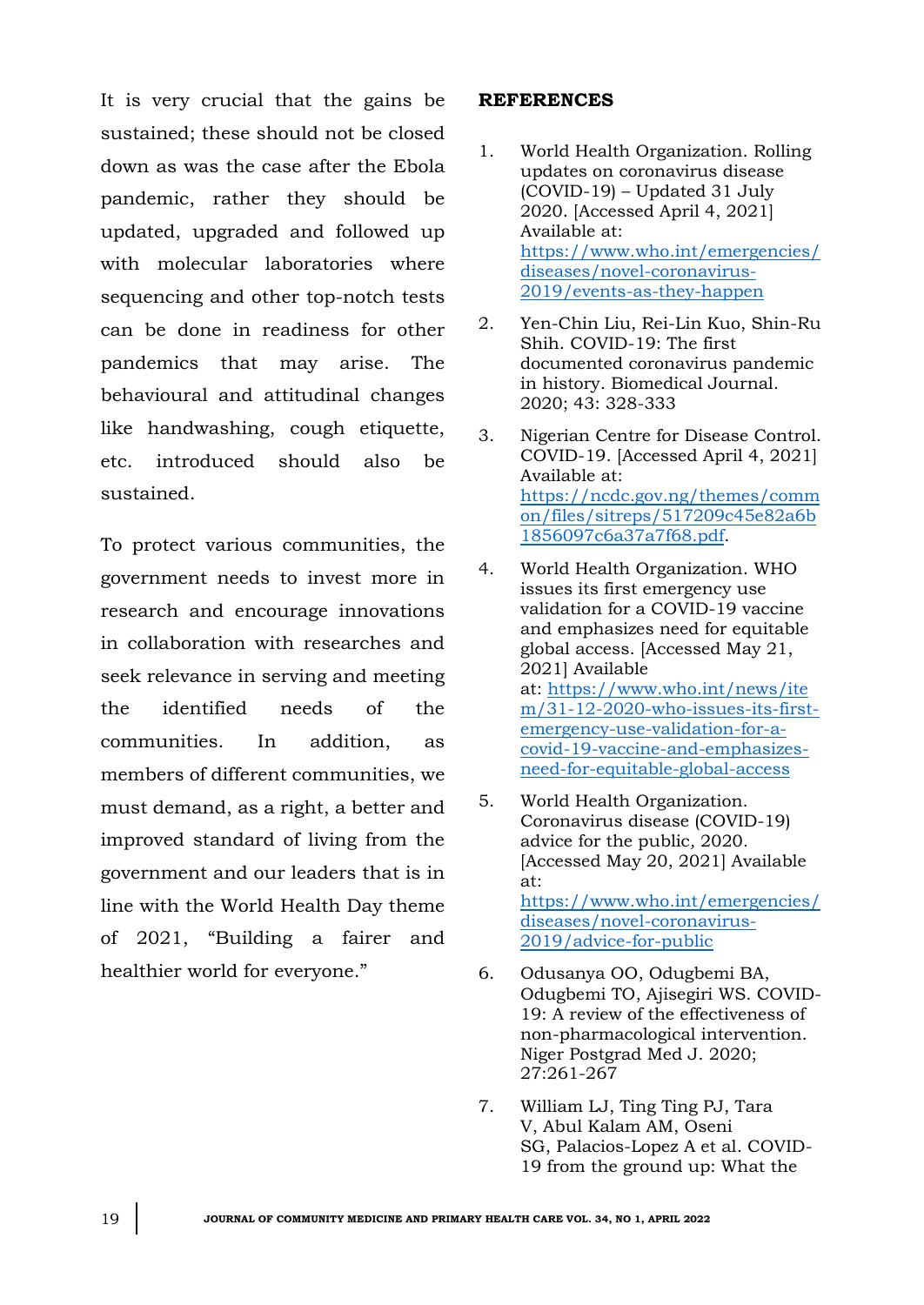crisis means for Nigeria. Monitoring COVID-19 impacts on households in Nigeria. Washington, D.C. World Bank Group. [Accessed May 3, 2021] Available at: [http://documents.worldbank.org/c](http://documents.worldbank.org/curated/en/757201593465025800/COVID-19-From-the-Ground-Up-What-the-Crisis-Means-for-Nigerians) [urated/en/757201593465025800/](http://documents.worldbank.org/curated/en/757201593465025800/COVID-19-From-the-Ground-Up-What-the-Crisis-Means-for-Nigerians) [COVID-19-From-the-Ground-Up-](http://documents.worldbank.org/curated/en/757201593465025800/COVID-19-From-the-Ground-Up-What-the-Crisis-Means-for-Nigerians)[What-the-Crisis-Means-for-](http://documents.worldbank.org/curated/en/757201593465025800/COVID-19-From-the-Ground-Up-What-the-Crisis-Means-for-Nigerians)[Nigerians](http://documents.worldbank.org/curated/en/757201593465025800/COVID-19-From-the-Ground-Up-What-the-Crisis-Means-for-Nigerians)

- 8. Balana BB, Oyeyemi MA, Ogunniyi AI, Fasoranti A, Edeh H, Aiki J et al. The Effects of COVID-19 Policies on Livelihoods and Food Security of Smallholder Farm Households in Nigeria Descriptive Results from a Phone Survey. International Food Policy Research Institute (IFPRI) Discussion Paper 01979, December 2020
- 9. United Nations Children's Fund. Child nutrition and COVID-19. [accessed May 2, 2021] Available at: [https://data.unicef.org/topic/nutri](https://data.unicef.org/topic/nutrition/child-nutrition-and-covid-19/) [tion/child-nutrition-and-covid-19/\)](https://data.unicef.org/topic/nutrition/child-nutrition-and-covid-19/)
- 10. Headey D, Heidkamp R, Osendarp S, Ruel M, Scott N, Black R et al. Impacts of COVID-19 on childhood malnutrition and nutrition-related mortality. The Lancet, 2020; 396(10250): 519-521
- 11. United Nations. Everyone included: Social impact of COVID-19. [accessed May 20, 2021] Available at: [https://www.un.org/development/](https://www.un.org/development/desa/dspd/everyone-included-covid-19.html) [desa/dspd/everyone-included-](https://www.un.org/development/desa/dspd/everyone-included-covid-19.html)

[covid-19.html](https://www.un.org/development/desa/dspd/everyone-included-covid-19.html)

12. Wellcome. From equality to global poverty: how Covid-19 is affecting societies and economies**.** [Accessed May 2, 2021] Available at: [https://wellcome.org/news/equa](https://wellcome.org/news/equality-global-poverty-how-covid-19-affecting-societies-and-economies) [lity-global-poverty-how-covid-19](https://wellcome.org/news/equality-global-poverty-how-covid-19-affecting-societies-and-economies) [affecting-societies-and-economies](https://wellcome.org/news/equality-global-poverty-how-covid-19-affecting-societies-and-economies)

- 13. Save the Children. COVID-19 places half a million more girls at risk of child marriage in 2020. [Accessed May 2, 2021] Available at: https://www.savethechildren.net/new s/covid-19-places-half-million-moregirls-risk-child-marriage-2020
- 14. Mohammad Yamin. Counting the cost of COVID-19. International Journal of Information Technology. 2020; 12: 311-317. [https://doi.org/10.1007/s41870-](https://doi.org/10.1007/s41870-020-00466-0) [020-00466-0](https://doi.org/10.1007/s41870-020-00466-0)
- 15. ILO, FAO, IFAD and WHO. Impact of COVID-19 on people's livelihoods, their health and our food systems. Joint Statement by ILO, FAO, IFAD and WHO. [Accessed May 2, 2021] Available at: [https://www.ilo.org/global/about](https://www.ilo.org/global/about-the-ilo/newsroom/statements-and-speeches/WCMS_757974/lang--en/index.htm)[the-ilo/newsroom/statements-and](https://www.ilo.org/global/about-the-ilo/newsroom/statements-and-speeches/WCMS_757974/lang--en/index.htm)[speeches/WCMS\\_757974/lang-](https://www.ilo.org/global/about-the-ilo/newsroom/statements-and-speeches/WCMS_757974/lang--en/index.htm) [en/index.htm](https://www.ilo.org/global/about-the-ilo/newsroom/statements-and-speeches/WCMS_757974/lang--en/index.htm)
- 16. Oakman, J, Kinsman, N, Stuckey R, Graham M, Weale V*.* A rapid review of mental and physical health effects of working at home: how do we optimise health? BMC Public Health. 2020; 20(1825): [https://doi.org/10.1186/s12889-](https://doi.org/10.1186/s12889-020-09875-z) [020-09875-z](https://doi.org/10.1186/s12889-020-09875-z)
- 17. Wilkinson N. Impact of COVID-19: Firms, jobs, and women's employment. [Accessed April 16, 2021] Available at: [https://www.theigc.org/blog/impact](https://www.theigc.org/blog/impact-of-covid-19-firms-jobs-and-womens-employment/)[of-covid-19-firms-jobs-and-womens](https://www.theigc.org/blog/impact-of-covid-19-firms-jobs-and-womens-employment/)[employment/.](https://www.theigc.org/blog/impact-of-covid-19-firms-jobs-and-womens-employment/)
- 18. World Health Organization. The impact of COVID-19 on health and care workers: a closer look at deaths. Health Workforce Department-Working Paper 1. Geneva: World Health Organization; September 2021 (WHO/HWF/WorkingPaper/2021.1) . Licence: CC BY-NC-SA 3.0 IGO.
- 19. Livingston E; Desai A, Berkwits M. [Sourcing personal protective](https://jamanetwork.com/journals/jama/fullarticle/2764031)  [equipment during the COVID-19](https://jamanetwork.com/journals/jama/fullarticle/2764031)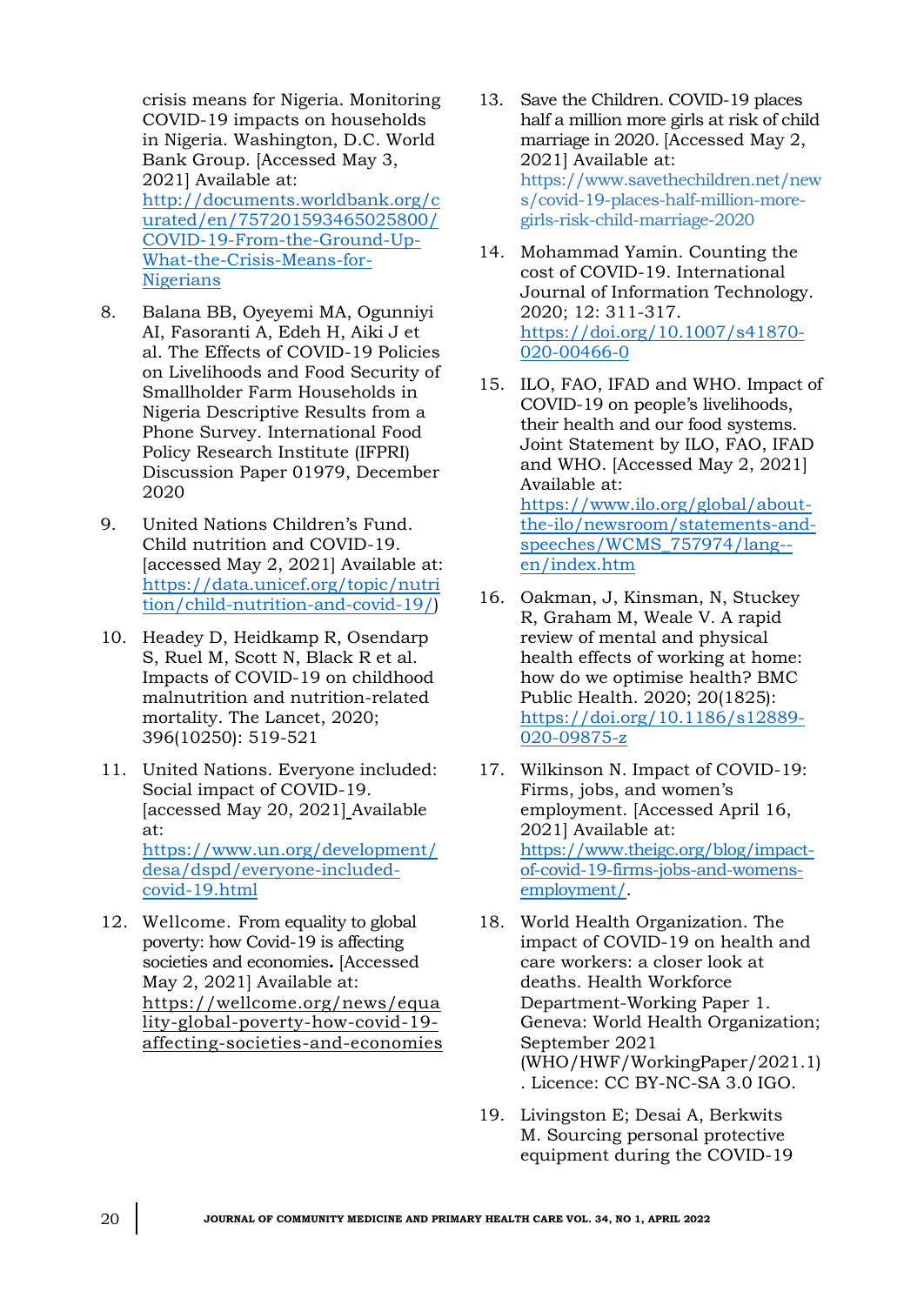[pandemic.](https://jamanetwork.com/journals/jama/fullarticle/2764031) JAMA. 2020; 323(19): 1912-1914.

- 20. McMahon DE, Peters GA, Ivers LC, Freeman EE. [Global resource](https://journals.plos.org/plosntds/article?id=10.1371/journal.pntd.0008412)  [shortages during COVID-19: Bad](https://journals.plos.org/plosntds/article?id=10.1371/journal.pntd.0008412)  [news for low-income](https://journals.plos.org/plosntds/article?id=10.1371/journal.pntd.0008412)  [countries.](https://journals.plos.org/plosntds/article?id=10.1371/journal.pntd.0008412) PLoS Neglected Tropical Diseases. 2020; 14(7): e0008412. [https://doi.org/10.1371/journal.p](https://doi.org/10.1371/journal.pntd.0008412) [ntd.0008412](https://doi.org/10.1371/journal.pntd.0008412)
- 21. Shaukat N, Ali DM, Razzak J. Physical and mental health impacts of COVID-19 on healthcare workers: a scoping review. Int J Emerg Med. 2020; 13(40): [https://doi.org/10.1186/s12245-](https://doi.org/10.1186/s12245-020-00299-5) [020-00299-5](https://doi.org/10.1186/s12245-020-00299-5)
- 22. Shreffler J, Petrey J, Huecker M. [The impact of COVID-19 on](https://www.ncbi.nlm.nih.gov/pmc/articles/PMC7514392/)  [healthcare worker wellness: A](https://www.ncbi.nlm.nih.gov/pmc/articles/PMC7514392/)  [scoping review.](https://www.ncbi.nlm.nih.gov/pmc/articles/PMC7514392/) West J Emerg Med. 2020 Sep; 21(5): 1059-1066. PMC7514392
- 23. Delgado D, Wyss Quintana F, Perez G, et al. Personal safety during the COVID-19 pandemic: realities and perspectives of healthcare workers in Latin America. Int J Environ Res Public Health. 2020; 17(8): 2798.
- 24. Wu Y, Wang J, Luo C, Hu S, Lin X, Anderson AE et al. A comparison of burnout frequency among oncology physicians and nurses working on the front lines and usual wards during the COVID-19 epidemic in Wuhan, China. J Pain Symptom Manage. 2020; 60(1): e60-e65. [https://doi.org/10.1016/j.jpainsy](https://doi.org/10.1016/j.jpainsymman.2020.04.008) [mman.2020.04.008.](https://doi.org/10.1016/j.jpainsymman.2020.04.008)
- 25. Lapolla P, Mingoli A, Lee R. [Deaths](https://www.cambridge.org/core/product/identifier/S0899823X2000241X/type/journal_article)  [from COVID-19 in healthcare](https://www.cambridge.org/core/product/identifier/S0899823X2000241X/type/journal_article)  [workers in Italy](https://www.cambridge.org/core/product/identifier/S0899823X2000241X/type/journal_article) – what can we [learn?](https://www.cambridge.org/core/product/identifier/S0899823X2000241X/type/journal_article) Infection Control & Hospital Epidemiology, 2020; 1-4. https://doi.org[/10.1017/ice.2020.](https://dx.doi.org/10.1017%2Fice.2020.241) [241](https://dx.doi.org/10.1017%2Fice.2020.241)
- 26. Sterling MR ,Tseng E, Poon A, Cho J, Avgar AC, Kern LM et al. Experiences of home health care workers in New York City during

the Coronavirus disease 2019 pandemic: A qualitative analysis. JAMA Intern Med. 2020; 180: 1453-1459. doi[:10.1001/jamainternmed.2020.](https://doi.org/10.1001/jamainternmed.2020.3930) [3930](https://doi.org/10.1001/jamainternmed.2020.3930)

27. International Committee of the Red Cross. COVID-19: Fighting conflict and coronavirus in Nigeria's Borno. [Accessed April 2, 2021]. Available at: [https://www.icrc.org/en/document](https://www.icrc.org/en/document/covid-19-conflict-coronavirus-nigeria-borno)

[/covid-19-conflict-coronavirus](https://www.icrc.org/en/document/covid-19-conflict-coronavirus-nigeria-borno)[nigeria-borno](https://www.icrc.org/en/document/covid-19-conflict-coronavirus-nigeria-borno)

- 28. United Nations Office on Drugs and Crime (UNODC). Coronavirus Disease (COVID-19) response – UNODC Thematic Brief on genderbased violence against women and girls. [Accessed April 2, 2021]. Available at: [https://www.unodc.org/documents](https://www.unodc.org/documents/Gender/Thematic_Gender_Briefs_English/GBVAW_and_UNODC_in_COVID19_final_7Apr2020.pdf) [/Gender/Thematic\\_Gender\\_Briefs\\_](https://www.unodc.org/documents/Gender/Thematic_Gender_Briefs_English/GBVAW_and_UNODC_in_COVID19_final_7Apr2020.pdf) [English/GBVAW\\_and\\_UNODC\\_in\\_C](https://www.unodc.org/documents/Gender/Thematic_Gender_Briefs_English/GBVAW_and_UNODC_in_COVID19_final_7Apr2020.pdf) [OVID19\\_final\\_7Apr2020.pdf](https://www.unodc.org/documents/Gender/Thematic_Gender_Briefs_English/GBVAW_and_UNODC_in_COVID19_final_7Apr2020.pdf)
- 29. United Nations Children's Fund. Impact of COVID-19 on genderbased violence refugee and migrant response. [Accessed December 22, 2021]. Available at: [https://www.unicef.org/eca/media](https://www.unicef.org/eca/media/15751/file) [/15751/file](https://www.unicef.org/eca/media/15751/file)
- 30. Inchcoombe S. Understanding better the impact of COVID-19 on the research enterprise. Springer Nature Group. 2020; [Accessed April 2, 2021]. Available at: [https://www.springernature.com/g](https://www.springernature.com/gp/advancingdiscovery/blog/blogposts/understanding-impact-of-covid-on-research-enterprise) [p/advancingdiscovery/blog/blogpos](https://www.springernature.com/gp/advancingdiscovery/blog/blogposts/understanding-impact-of-covid-on-research-enterprise) [ts/understanding-impact-of-covid](https://www.springernature.com/gp/advancingdiscovery/blog/blogposts/understanding-impact-of-covid-on-research-enterprise)[on-research-enterprise](https://www.springernature.com/gp/advancingdiscovery/blog/blogposts/understanding-impact-of-covid-on-research-enterprise)
- 31. World Health Organization. WHO showcases leading African innovations in COVID-19 response. [Accessed May 21, 2020]. Available at: [https://www.afro.who.int/news/w](https://www.afro.who.int/news/who-showcases-leading-african-innovations-covid-19-response)

[ho-showcases-leading-african](https://www.afro.who.int/news/who-showcases-leading-african-innovations-covid-19-response)[innovations-covid-19-response.](https://www.afro.who.int/news/who-showcases-leading-african-innovations-covid-19-response)